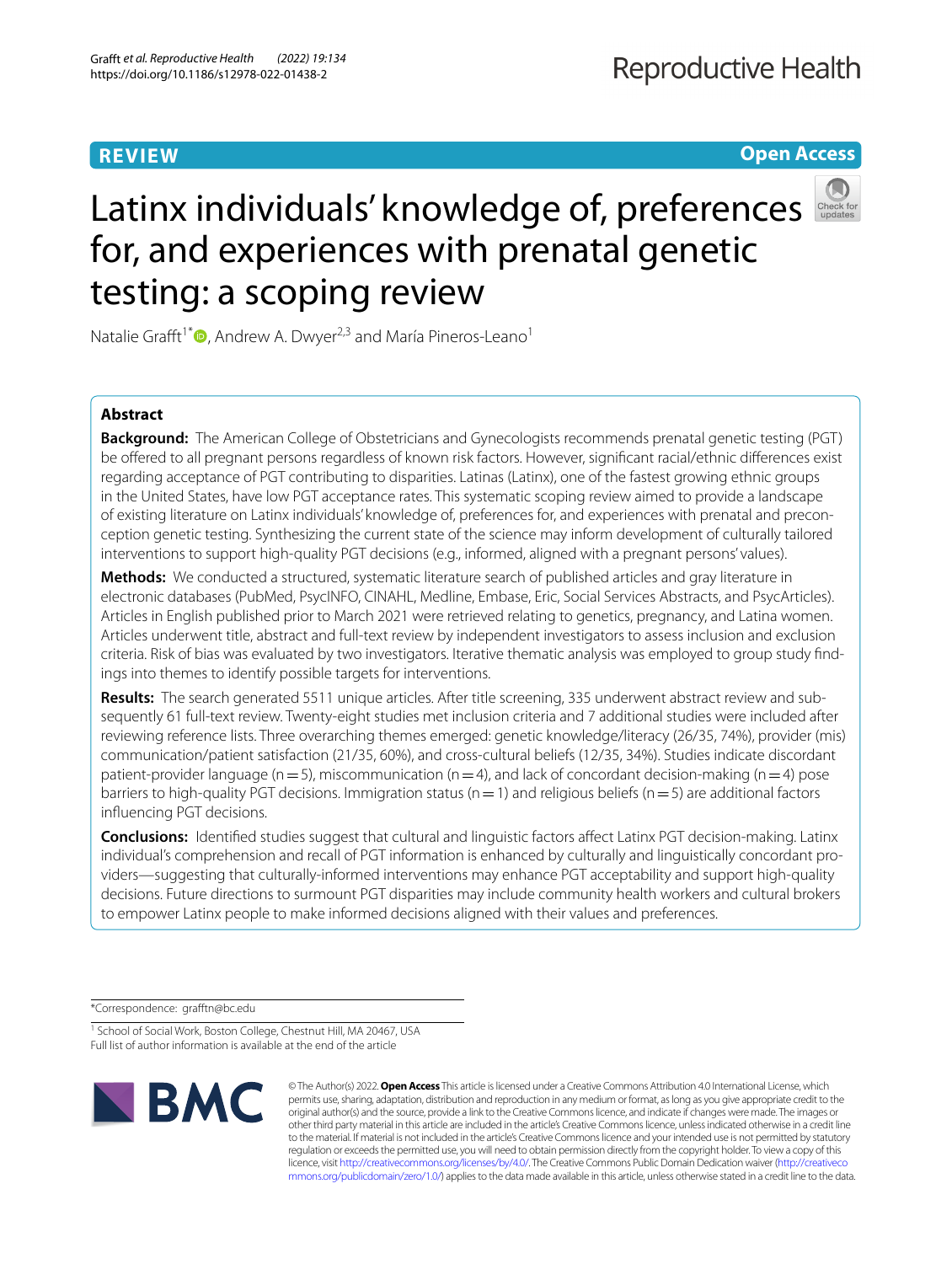#### **Plain language summary**

Signifcant racial, ethnic, and language disparities exist in prenatal genetic testing (PGT). Latina (Latinx) people, one of the fastest growing ethnic groups in the United States, have low acceptance rates of PGT. This scoping review provides a systematic search of the literature to better understand Latinx individuals' knowledge of, preferences for, and experiences with PGT. Eight electronic data bases were systematically searched and identifed articles underwent title, abstract, full text, and reference review. Iterative thematic analysis was conducted to group article fndings into themes. Thirty-fve studies met inclusion criteria and three overarching themes were identifed: genetic knowledge/ literacy, provider (mis)communication/patient satisfaction, and cross-cultural beliefs. Findings indicate that discordant patient-provider decision making and language and patient provider miscommunication pose barriers to highquality PGT decisions. Latinx individuals' understanding and recall of PGT information is improved when delivered in a culturally and linguistically concordant manner. This suggests culturally-informed interventions, including the use of community health workers or cultural brokers, may enhance PGT acceptability and support high quality pregnancy decisions.

**Keywords:** Health literacy, Genetic counseling, Genetic testing, Genomic healthcare, Genetic literacy, Attitudes, Prenatal testing, Latinx populations

#### **Background**

Signifcant technologic advances including next-generation sequencing technologies and novel bioinformatic pipelines have advanced the use of genomic information in healthcare. In obstetrics, prenatal genetic testing (PGT) is used to assess a person's risk of carrying a fetus with a chromosomal disorder. The American College of Obstetricians and Gynecologists (ACOG) recommends PGT should be offered to all pregnant people regardless of known risk factors  $[1]$  $[1]$ . There are a range of PGT options to detect chromosomal aneuploidies (e.g., too few or too many chromosomes) and choices can be complex—as each test has respective advantages and limitations. Screening test options include the frst trimester (10–13 weeks), quad screen (15–22 weeks) and more recently, noninvasive prenatal testing (NIPT) using cellfree DNA (cfDNA) [[2\]](#page-19-1). Genetic screening results can help reassure individuals of a low likelihood of a fetal abnormality or inform the obstetrician and patient of a possible genetic condition warranting altered management plans. A positive screening test result triggers subsequent discussion of additional diagnostic testing options such as amniocentesis, chorionic villus sampling (CVS), and fetal chromosomal microarray testing [[3\]](#page-19-2). Importantly, ACOG advocates that pregnant individuals be clearly informed that both screening and diagnostic tests are optional (e.g., not mandatory) and shared decision-making is a critical component of testing decision-making [[1](#page-19-0)].

Pre-test genetic counseling is an important part of supporting high-quality genetic testing decisions (e.g., informed and aligned with the patient's values and preferences). Genetic counseling combines patient education and non-directive counseling techniques to educate patients about potential risks/benefts, possible test results and their implications, as well as limitations of genetic testing  $[4]$  $[4]$ . Thus, genetic counselors aim to provide clear information, elicit values/beliefs and invite reflection to support high-quality decisions for genetic testing. While genetic testing technologies are increasingly integrated into care pathways, advances in genomic healthcare have not beneftted all populations equally. A 2018 report from the National Academies of Sciences, Engineering and Medicine notes growing disparities in genomic healthcare [[5\]](#page-19-4). Notably, signifcant racial/ethnic and language diferences exist regarding acceptance of genetic testing [[6\]](#page-19-5). Individuals from racial and ethnic minority groups are less likely than non-Hispanic White people to have PGT [[7\]](#page-19-6). Evidence indicates Latinx individuals have signifcantly lower acceptance rates of prenatal diagnostic testing than their White and Black peers [[8\]](#page-19-7). Also, data show Spanish-speakers are less likely to recall prenatal diagnostic testing discussions with their healthcare provider [[9\]](#page-19-8)—raising important ethical concerns regarding the informed consent process. Further, Latinx individuals are less likely to have a preference concordant decision-making process (e.g., aligned with preference for autonomous, shared, or provider-driven decision making respectively)  $[10]$  $[10]$ . These data point to signifcant PGT disparities for Latinx individuals. Such disparities are highly relevant as the Latinx population represents 18% of the United States (U.S.) population and accounts for 28% of children under 18-years of age [[11\]](#page-19-10).

We conducted a scoping review to provide a comprehensive review of the literature using qualitative, quantitative, and mixed-methods to chart the current understanding of Latinx people's knowledge, values, preferences, and experiences with PGT. Providing a landscape of the current state of the science is a rational step for understanding the structural (e.g., health system, healthcare providers) and human factors (e.g., literacy/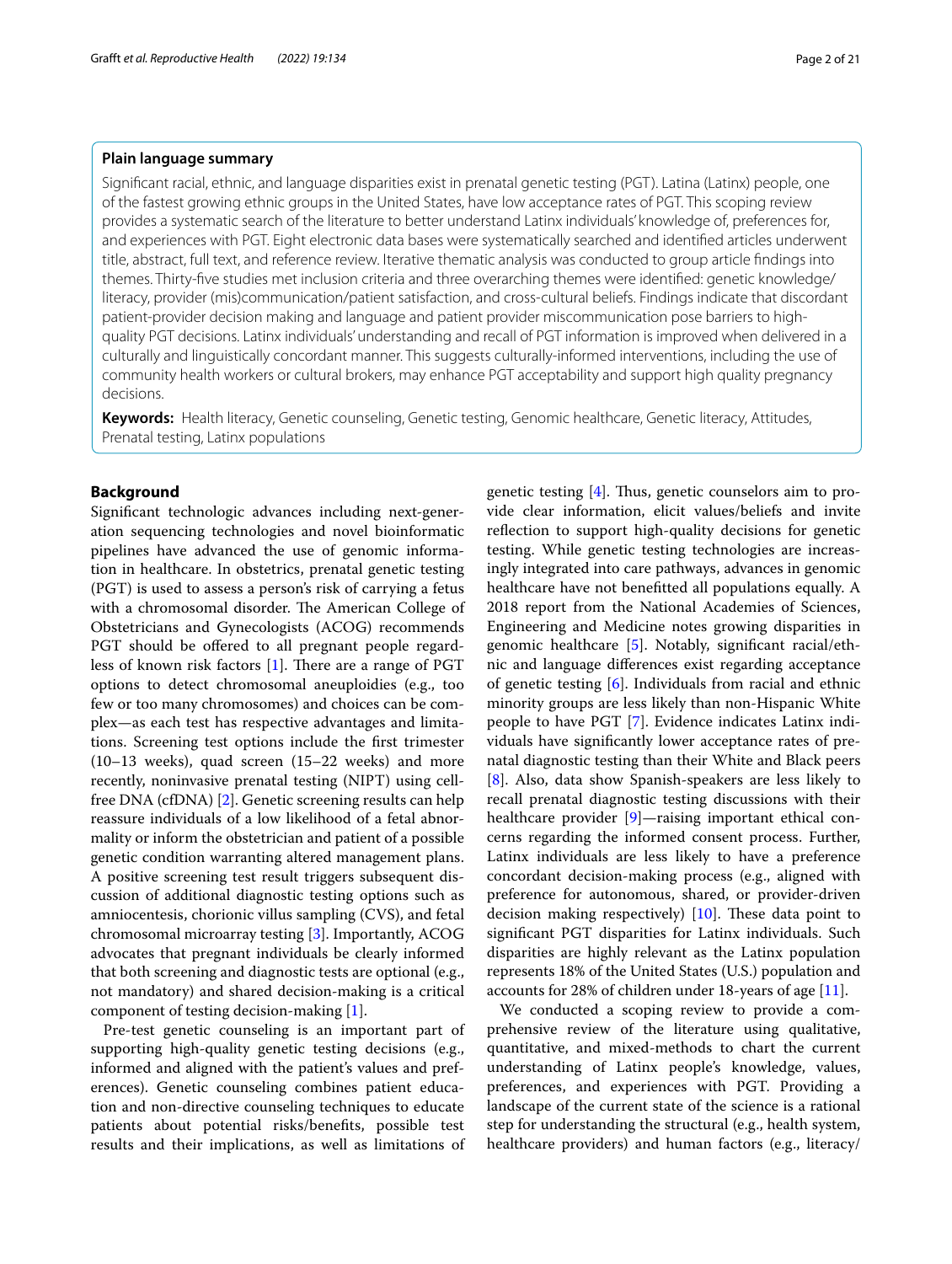numeracy, attitudes, knowledge, beliefs) afecting uptake of PGT among Latinx individuals. We aim to synthesize the existing literature to guide the development of culturally-informed interventions to support Latinx individuals in making high quality pregnancy decisions and to reduce genomic health disparities.

#### **Methods**

We conducted a comprehensive, systematic scoping review to chart the current understanding of Latinx people's knowledge, values, preferences and experiences with PGT. A scoping review was conducted, over a systematic review, due to the broad nature of our research question and desire to summarize and disseminate fndings in order to inform future research and interventions [[12\]](#page-19-11). We employed the fve-stage Arksey and O'Malley framework for scoping reviews [\[12](#page-19-11)] which overlap with the sequential steps of a systematic review.

#### **Identifying the research question**

This scoping review was guided by two inter-related questions: What is the understanding of, preferences for, and experiences with preconception and prenatal genetic testing and counseling among Latinx pregnant people living in the U.S.? What is known about prenatal genetic literacy and numeracy in Latinx people living in the U.S.?

#### **Identifying relevant literature**

We used a two-tiered approach to identify relevant articles. First, we conducted a structured, systematic search in 8 electronic data bases (PubMed, PsycINFO, CINAHL, Medline, Embase, Eric, Social Services Abstracts, and PsycArticles) using search terms related to genetics (Genet\*, genetic literacy, genetic counseling, genetic education, heredit\*, inherit\*), pregnancy (prenatal\*, prenatal, perinatal\*, antenatal\*, ante natal\*, preconception\*, pre conception\*, family NEAR/3 plan\*, pregna\*), and Latina women (latin\*, hispan\*, latin American, cuba\*, mexic\*, salvador\*, guatemal\*, nicarag\*). All articles were exported into Endnote ™ and duplicates were removed. Second, we employed a "snowball" technique to identify additional articles not found in the structured search. The "snowball" method involved reviewing the reference lists of included articles to identify additional relevant studies.

#### **Selecting the literature**

Articles included in this scoping review met specifc inclusion criteria: (1) primary research studies, (2) systematic reviews and meta-analyses, (3) studies concerning Latinx individuals living in the U.S. who received preconception/ prenatal genetic testing/ counseling and (4) studies with at least 40% of the sample identifying as Latinx (or studies that diferentiated results by race/ ethnicity). Case reports, opinion pieces, review articles, studies regarding in vitro fertilization, and studies on Latina women under the age of 18 years were excluded from the review.

The database search yielded 5511 articles after duplicates  $(n=2446)$  were removed. One researcher (N.G.) reviewed all titles to identify 334 potentially relevant articles. Next, each abstract was independently reviewed by two investigators per the inclusion/exclusion criteria using Rayyan. One author (NG) reviewed all abstracts and two authors (AAD and MPL) each reviewed half of the abstracts. Discrepancies were discussed with the entire research team and resolved by discussion. In total, 61 articles were identifed for full-text review. Similar to the abstract review, each article was read in full by two independent investigators (NG reviewed all articles, AAD and MPL each reviewed half of the articles) and a determination to include/exclude was made based on eligibility criteria. After discrepancies were discussed, 28 articles were included for analysis and data extraction. For the second tier ("snowball") approach, one investigator (NG) examined the reference lists of the 28 studies identifying 7 additional studies meeting inclusion criteria. A total of 35 studies were included in this scoping review (Fig. [1](#page-3-0)).

#### **Charting the data**

Information pertaining to the study topic, Latinx sample size, data collection methods, research design, validated measurement tools, PGT type, and fndings were extracted for each study (N.G.). To assess the methodological rigor of each quantitative study, we used the 8-item JBI Critical Checklist for Analytical Cross-Sectional Studies [\[13](#page-19-12)] and 12-item JBI Critical Appraisal Checklist for Randomized Control Trials [\[14](#page-19-13)]. Two members of the research team independently scored articles using the checklist to assess risk of bias (NG reviewed all articles, AAD and MPL each reviewed half of the articles). Initial inter-rater agreement for risk of bias assessment was 70.2% and discrepancies were discussed until agreement was reached. Information on the quality of each study obtained from the risk of bias assessment is provided in the Additional fle [1.](#page-19-14)

#### **Collating, summarizing, and reporting results**

Extracted data were summarized in tabular format according to study methodology (e.g., quantitative, qualitative, mixed-methods). Data were then synthesized across the 35 studies using an iterative thematic analysis process [[15](#page-19-15)]. In brief, main study fndings were clustered into groups (themes) relating to a shared/similar construct. All investigators discussed the themes in iterative meetings to refne and collapse the groupings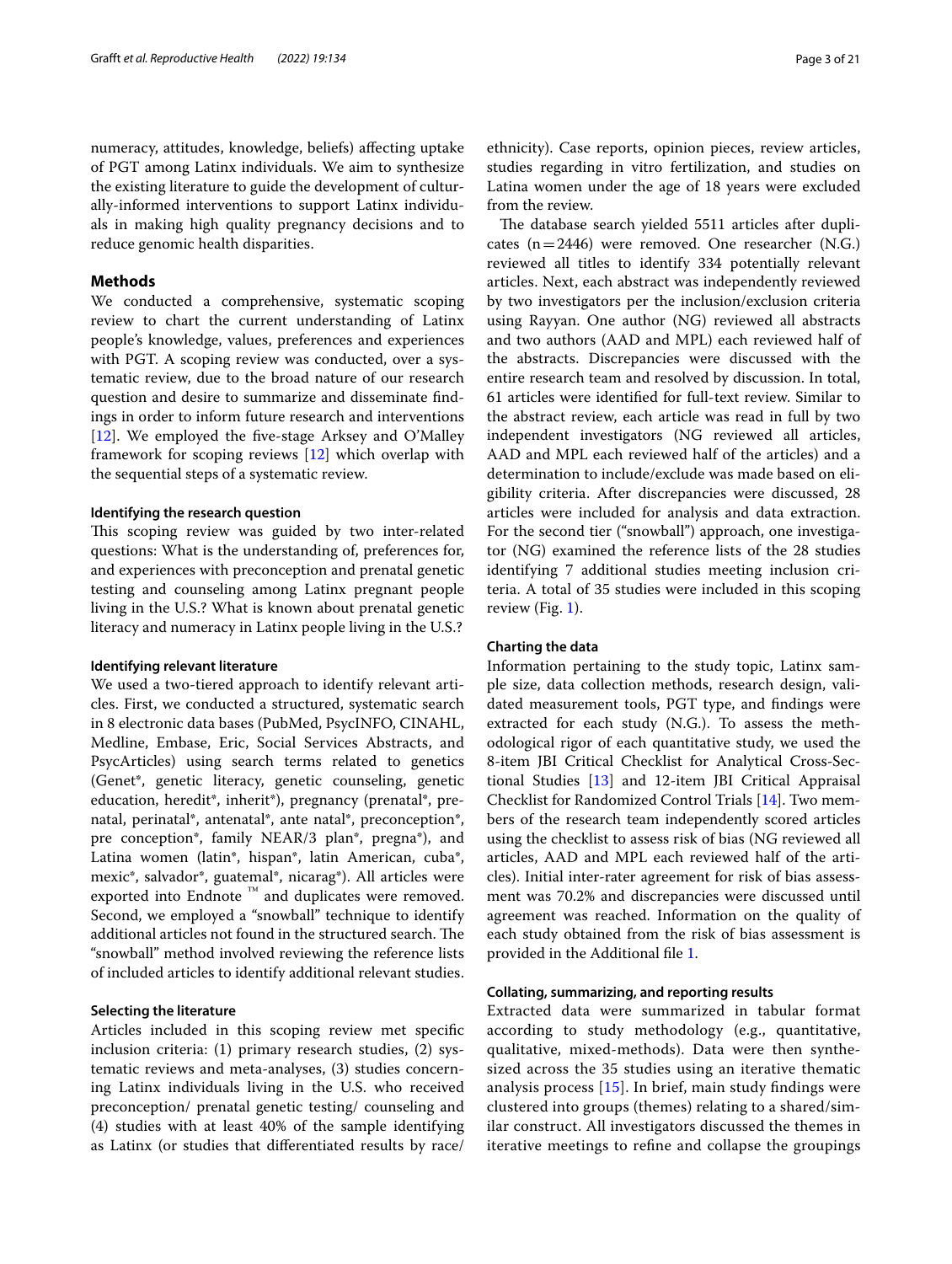

<span id="page-3-0"></span>into the most salient and coherent themes. The final themes were summarized in tables relating to the respective theme and separated by study methodology. Findings within each theme were used to guide discussion regarding targets for interventions among Latinx individuals to promote high-quality PGT decisions.

#### **Results**

A total of 35 studies were included comprising qualitative  $(n=13)$ , mixed-methods  $(n=11)$ , and quantitative  $(n=11)$ , studies. Risk of bias assessment for the quantitative studies showed mixed results. Studies published before 2015 had moderate to high risk of bias whereas more recent studies (i.e., 2015–present) generally had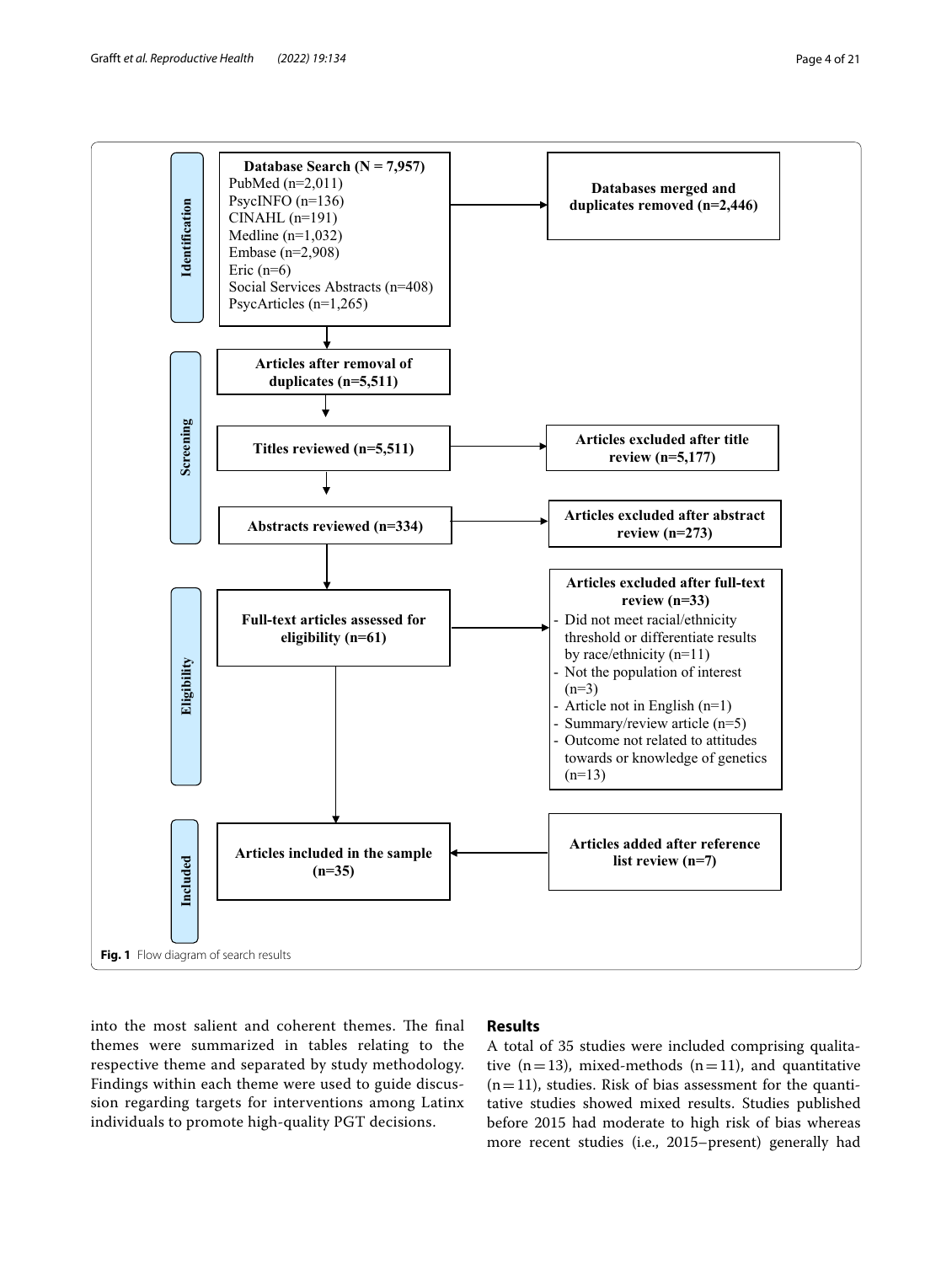low risk of bias. In particular, the majority of studies published prior to 2015 neither used objective measurement criteria nor measured outcomes in a valid/reliable manner. Studies with high risk of bias were not excluded from our synthesis of fndings and development of three themes. Rather, the risk of bias assessment was taken into account when discussing future directions for research and intervention development. For example, fndings from studies with high risk of bias were not given as much weight when considering future directions of research and intervention development.

In total, 34/35 (97%) studies interviewed Latina women, 17 (50%) of which focused exclusively on the Latino population. Eight (23%) studies observed genetic counseling or educational sessions, fve (14%) studies included male partners, three (9%) studies interviewed providers, and two (6%) studies performed chart reviews. The vast majority  $(19/28, 68%)$  of studies did not indicate the language in which participants received genetic information. Two (6%) studies specifed that genetic information was received in Spanish, two (6%) studies indicated information was communicated via medical interpreters, one (3%) study indicated information was provided by a bilingual provider/interpreter and two (6%) studies indicated information was provided in the patient's preferred language. Broadly, results of the identifed studies spanned three themes: genetic knowledge/literacy, provider (mis)communication/patient satisfaction, and cross-cultural beliefs.

#### <span id="page-4-0"></span>**Genetic knowledge/literacy**

Twenty six of 35 (74%) studies reported on genetic literacy in Latina women (Table [1](#page-5-0)). Genetic literacy can be defined as "sufficient knowledge and understanding of genetic principles to make decisions that sustain personal well-being and efective participation in social decisions on genetic issues" [\[16](#page-19-16)]. Few studies have used a validated measure to assess genetic knowledge or literacy in Latina women. Two (8%) studies used the Rapid Estimate of Adult Literacy in Medicine-Revised Scale (REALM-R) [\[9](#page-19-8), [10\]](#page-19-9), one (4%) the Lipkus Expanded Numeracy Scale [[10](#page-19-9)] and another (4%) used the Rapid Estimate of Adult Literacy in Genetics (REAL-G) [\[17](#page-19-17)] to assess genetic literacy and numeracy. Overall, the majority of studies found that even after receiving educational interventions or genetic counseling, Latina women did not have optimal knowledge of PGT [[17](#page-19-17)[–25](#page-19-18)]. Two studies utilizing linguistically concordant providers to communicate genetic information found Latina women were able to better understand and retain complex genetic information [[26,](#page-20-0) [27\]](#page-20-1).

Although genetic knowledge was limited, 4/6 (67%) studies did not identify diferences in genetic knowledge between Latina women who accepted or declined PGT [[18,](#page-19-19) [19](#page-19-20), [26](#page-20-0), [28\]](#page-20-2). Two (2/6, 33%) studies found diferences. One study indicated that genetic knowledge was lower in Latinas who declined PGT [\[29\]](#page-20-3) whereas Kupperman and colleagues (2014) found genetic knowledge to be higher [[30\]](#page-20-4) for Latinas who declined testing. Kupperman and colleagues' (2014) randomized control trial is noteworthy because the intervention focused both on prenatal genetic education and supporting high-quality decisions [[30\]](#page-20-4). Women randomized to the intervention had higher prenatal genetic knowledge scores than women in the control group. However, no between-group diferences were observed in terms of decisional regret after accepting or declining testing [\[30\]](#page-20-4).

In relation to amniocentesis, perceived risks and fear of the testing were common reasons why women declined testing [[22,](#page-19-21) [27,](#page-20-1) [28](#page-20-2), [31](#page-20-5)[–35](#page-20-6)]. Several studies note Latina women had misconceptions about testing and were unaware of testing limitations [[29,](#page-20-3) [34,](#page-20-7) [36](#page-20-8)]. For example, Case and colleagues (2007) found, 640/676 (95%) women opted for PGT to receive in utero medical treatment if an anomaly was detected [\[36](#page-20-8)]. Further, many Latina women considered a negative prenatal genetic test as guaranteeing a healthy fetus and baby [\[20,](#page-19-22) [22](#page-19-21), [35,](#page-20-6) [37](#page-20-9)].

Studies examining diferences in Latina women who accepted and refused PGT found difering attitudes towards Western medicine and science (e.g., skeptical of medicine) between women who accepted and declined PGT [[32](#page-20-10), [37,](#page-20-9) [38\]](#page-20-11). Several studies identifed that Latina women trusted their health care providers and valued their physicians as key sources of information [\[21,](#page-19-23) [27](#page-20-1), [35,](#page-20-6) [39,](#page-20-12) [40\]](#page-20-13). However, others note the importance of religious beliefs [[38\]](#page-20-11) and familial infuences/norms [\[27\]](#page-20-1) as important mediating factors in PGT decision-making. Browner and colleagues (1999b; 2000a) found that many Latina women in their sample were motivated to accept PGT to maintain a good relationship with their physician [\[24](#page-19-24), [32\]](#page-20-10)—suggesting that hierarchy and power structures infuenced decision-making. In contrast, Browner and colleagues (2003) found that using interpreters and ethnically non-concordant providers posed barriers for establishing trust with genetic counselors [[41\]](#page-20-14).

#### **Provider (mis)communication/patient satisfaction**

Twenty one of 35 (60%) studies reported fndings related to provider (mis)communication and patient satisfaction (Table [2](#page-10-0)). Notably, miscommunication did not appear to diminish Latina women's perceived acceptability of genetic counseling [[32](#page-20-10)]. Overall, studies revealed relatively low levels of interaction between Latina women and providers when discussing genetic information [[31](#page-20-5), [42\]](#page-20-15). The literature identifies several factors contributing to limited engagement with genetic healthcare professionals including use of interpreters [\[41,](#page-20-14) [42\]](#page-20-15), medical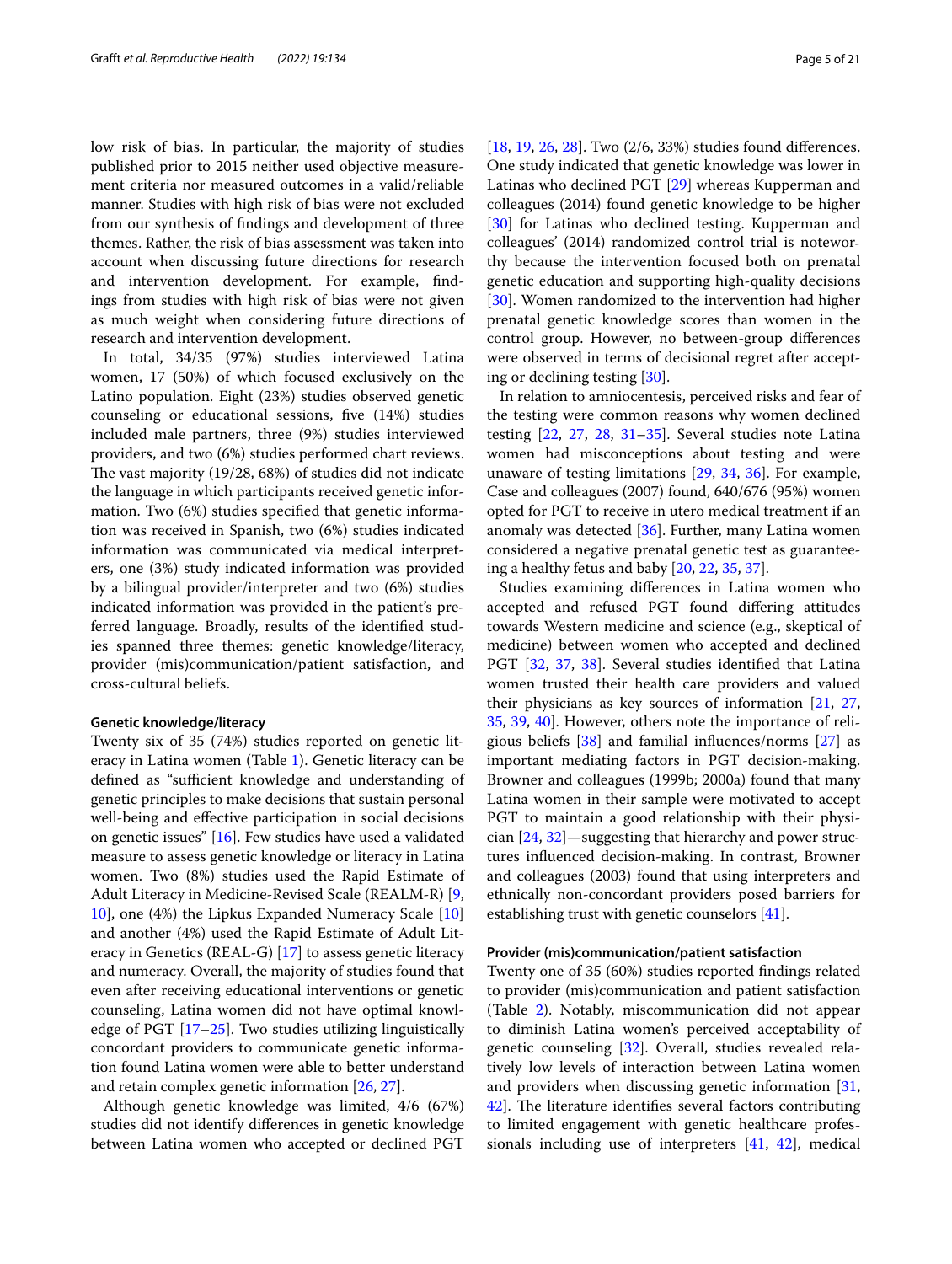<span id="page-5-0"></span>

|                                  | Table 1 Characteristics of studies with the theme genetic knowledge/literacy'                                                                            |                                 |                               |                                                                                                                                                                                                                                                                                                                                                                                                                                                                                                                                   |
|----------------------------------|----------------------------------------------------------------------------------------------------------------------------------------------------------|---------------------------------|-------------------------------|-----------------------------------------------------------------------------------------------------------------------------------------------------------------------------------------------------------------------------------------------------------------------------------------------------------------------------------------------------------------------------------------------------------------------------------------------------------------------------------------------------------------------------------|
| Author (year)                    | enetic testing type]<br>sample sizes are restricted to Latina patients<br>Data collection method (n = sample size; all<br>except the provider sample) [g | Nativity                        | Country of origin             | Findings [validated measurement tool]                                                                                                                                                                                                                                                                                                                                                                                                                                                                                             |
| Press (1993) [23]<br>Qualitative | Patient interview (n = 20); provider interview (n = not                                                                                                  | Not assessed                    | Mexico                        | (1) Seventy five percent of the participants said they                                                                                                                                                                                                                                                                                                                                                                                                                                                                            |
|                                  | disclosed); observation (n = 20) [AFP]                                                                                                                   |                                 |                               | read and understood the written AFP information, but<br>based on knowledge questions very little information<br>was retained                                                                                                                                                                                                                                                                                                                                                                                                      |
| Browner (1995) [25]              | Patient interview (n = 20); observation (n = 35) [AFP]                                                                                                   | Not assessed                    | Mexico                        | little information on PGT after intake appointments with<br>[Marin Acculturation Scale] (1) Participants retained very<br>providers and supplemental educational pamphlets                                                                                                                                                                                                                                                                                                                                                        |
| Freda (1998) [20]                | Patient interview (n = 31) [AFP]                                                                                                                         | Not assessed                    | Not assessed                  | meant a healthy fetus, many knowledge questions had<br>understood the recommended medical follow up for a<br>an 80% incorrect answer rate, and 45% of participants<br>(1) After viewing an informational video on AFP, 38%<br>of the participants did not know the purpose of AFP,<br>72% of the participants believed a negative AFP test<br>positive test                                                                                                                                                                       |
| Griffiths (2008) [22]            | Patient interview(n = 33) [AFP, Amnio]                                                                                                                   | Foreign born and US born Mexico |                               | thought AFP results were diagnostic and were unaware<br>decline amniocentesis due to risks associated with the<br>defects could be random. (2) One third of participants<br>a positive test result would result in more screenings.<br>a healthy baby. (4) Participants reported they would<br>birth defects and 1/3 of participants thought birth<br>(3) Most felt that a negative AFP result quaranteed<br>participants thought there had to be a reason for<br>[Marin Short Acculturation Scale] (1) One third of<br>procedure |
| Markens (2010) [38]              | Patient interview (n = 147) [AFP, Amnio]                                                                                                                 | Foreign born and US born Mexico |                               | more skeptical of scientific knowledge and mistrusted<br>medical institutions than participants who accepted<br>(1) Participants who declined amniocentesis were<br>amniocentesis                                                                                                                                                                                                                                                                                                                                                 |
| Thompson (2015) [33]             | Patient interview (n = 25) [General PGT]                                                                                                                 | Foreign born                    | El Salvador, Honduras, Mexico | (1) Participants declined testing due to risks associated<br>with the procedures                                                                                                                                                                                                                                                                                                                                                                                                                                                  |
| Floyd (2016) [21]                | Patient interview (n = 10) [cfDNA]                                                                                                                       | Not assessed                    | Not assessed                  | speaking participants chose to undergo cfDNA because<br>(1) After genetic counseling, participants had difficulty<br>distinguishing the different PGT options. (2) Spanish-<br>of their doctor's recommendation                                                                                                                                                                                                                                                                                                                   |
|                                  |                                                                                                                                                          |                                 |                               |                                                                                                                                                                                                                                                                                                                                                                                                                                                                                                                                   |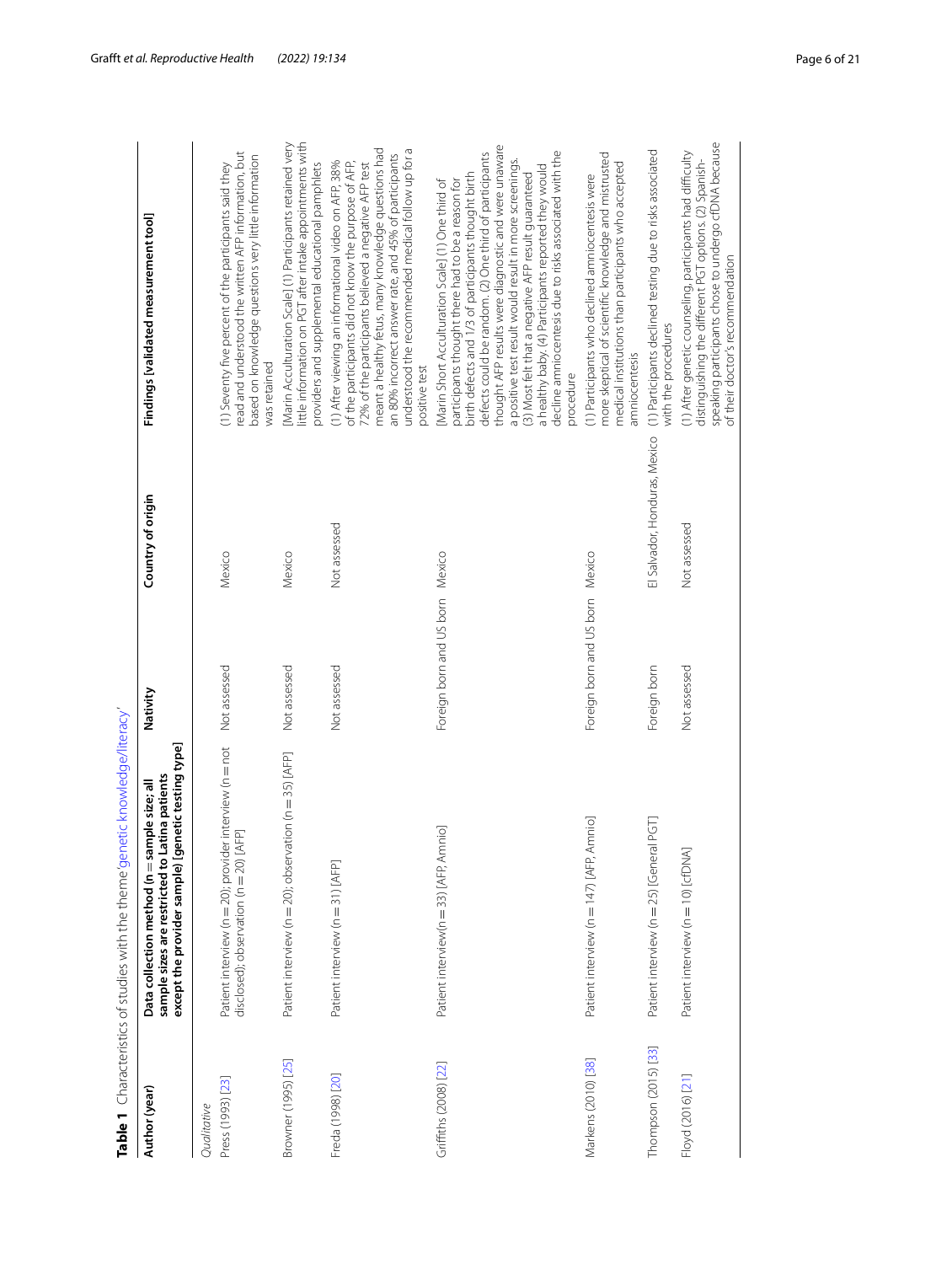| Table 1 (continued)                 |                                                                                                                                                      |              |                                                   |                                                                                                                                                                                                                                                                                                                                                                                                                                                                      |
|-------------------------------------|------------------------------------------------------------------------------------------------------------------------------------------------------|--------------|---------------------------------------------------|----------------------------------------------------------------------------------------------------------------------------------------------------------------------------------------------------------------------------------------------------------------------------------------------------------------------------------------------------------------------------------------------------------------------------------------------------------------------|
| Author (year)                       | except the provider sample) [genetic testing type]<br>sample sizes are restricted to Latina patients<br>Data collection method (n = sample size; all | Nativity     | Country of origin                                 | Findings [validated measurement tool]                                                                                                                                                                                                                                                                                                                                                                                                                                |
| Garza (2019) [27]                   | Patient interview (n = 20) [General PGT]                                                                                                             | Foreign born | Cuba, El Salvador, Guatemala,<br>Honduras, Mexico | (1) After genetic counseling sessions with a<br>speaking genetic counselor, participants we<br>to recall genetic information, including voc<br>terms. (2) Participants consulted close famil<br>to help support them through making the<br>whether to undergo PGT. (3) Participants w<br>to the medical information and trusted their<br>care providers. (4) Participants chose to unc<br>rather than amniocentesis due to risks asso<br>amniocentesis               |
| Page (2021) [17]                    | Patient interview (n = 10) [General PGT]                                                                                                             | US born      | Not assessed                                      | [REAL-G Genetic Literacy Scale] (1) Ninety p<br>participants first learned of PGT through the<br>care provider and 70% had no previous kno<br>genetic abnormality terms or PGT options                                                                                                                                                                                                                                                                               |
| Browner (1996) [18]<br>Quantitative | Patient interview (n = 56) [AFP]                                                                                                                     | Not assessed | Mexico                                            | (1) No difference in AFP knowledge scores t<br>pants who accepted or declined PGT. (2) Pa<br>who received video education on AFP, in lie<br>written information, retained more AFP knc<br>3 months later. (3) Education had the strong<br>on AFP knowledge and Mexican-American<br>European-American participants had no sta<br>significant difference in AFP knowledge sco<br>Mexican immigrant participants had signific<br>AFP knowledge scores than Mexican-Amer |

Table 1 (continued)

|                                  | except the provider sample) [genetic testing type]                |                        |                                                   |                                                                                                                                                                                                                                                                                                                                                                                                                                                                                                                                                                                          |
|----------------------------------|-------------------------------------------------------------------|------------------------|---------------------------------------------------|------------------------------------------------------------------------------------------------------------------------------------------------------------------------------------------------------------------------------------------------------------------------------------------------------------------------------------------------------------------------------------------------------------------------------------------------------------------------------------------------------------------------------------------------------------------------------------------|
| Garza (2019) [27]                | Patient interview (n = 20) [General PGT]                          | Foreign born           | Cuba, El Salvador, Guatemala,<br>Honduras, Mexico | whether to undergo PGT. (3) Participants were receptive<br>to help support them through making the decision of<br>rather than amniocentesis due to risks associated with<br>care providers. (4) Participants chose to undergo NIPT<br>(1) After genetic counseling sessions with a Spanish-<br>terms. (2) Participants consulted close family/friends<br>to the medical information and trusted their health-<br>speaking genetic counselor, participants were able<br>to recall genetic information, including vocabulary<br>amniocentesis                                              |
| Page (2021) [17]<br>Quantitative | Patient interview (n = 10) [General PGT]                          | US born                | Not assessed                                      | care provider and 70% had no previous knowledge of<br>participants first learned of PGT through their health-<br>[REAL-G Genetic Literacy Scale] (1) Ninety percent of<br>genetic abnormality terms or PGT options                                                                                                                                                                                                                                                                                                                                                                       |
| Browner (1996) [18]              | Patient interview (n = 56) [AFP]                                  | Not assessed           | Mexico                                            | Mexican immigrant participants had significantly lower<br>(1) No difference in AFP knowledge scores for partici-<br>3 months later. (3) Education had the strongest effect<br>pants who accepted or declined PGT. (2) Participants<br>AFP knowledge scores than Mexican-American and<br>European-American participants had no statistically<br>written information, retained more AFP knowledge<br>significant difference in AFP knowledge scores. (4)<br>on AFP knowledge and Mexican-American and<br>who received video education on AFP, in lieu of<br>European-American participants |
| Learman (2003) [40]              | Patient interview (n = 220) [General PGT]                         | Foreign born & US born | Not assessed                                      | (1) Medical providers had a larger influence on partici-<br>pants'PGT decisions than friends or religious leaders                                                                                                                                                                                                                                                                                                                                                                                                                                                                        |
| Singer (2004) [39]               | Men/women of childbearing age interview (n = 428)<br>[General PGT | Not assessed           | Not assessed                                      | participants who did not read scientific news sited their<br>ence for PGT than White participants. (2) Latino partici-<br>pants were similar to White participants in their knowl-<br>medical institutions. (3) One third (32.3%) of the Latino<br>(1) Latino and Black participants had a higher prefer-<br>edge of PGT, interest in the topic, and confidence in<br>doctor as the most important source of knowledge                                                                                                                                                                   |
| Case (2007) [36]                 | Women of childbearing age interview (n = 284)<br>[General PGT]    | Not assessed           | Not assessed                                      | would undergo PGT with Black and Latina participants<br>more likely to want PGT than their White participants.<br>(1) Seventy eight percent of participants stated they<br>(2) Ninety five percent of participants wanted to<br>undergo testing to receive treatment in utero                                                                                                                                                                                                                                                                                                            |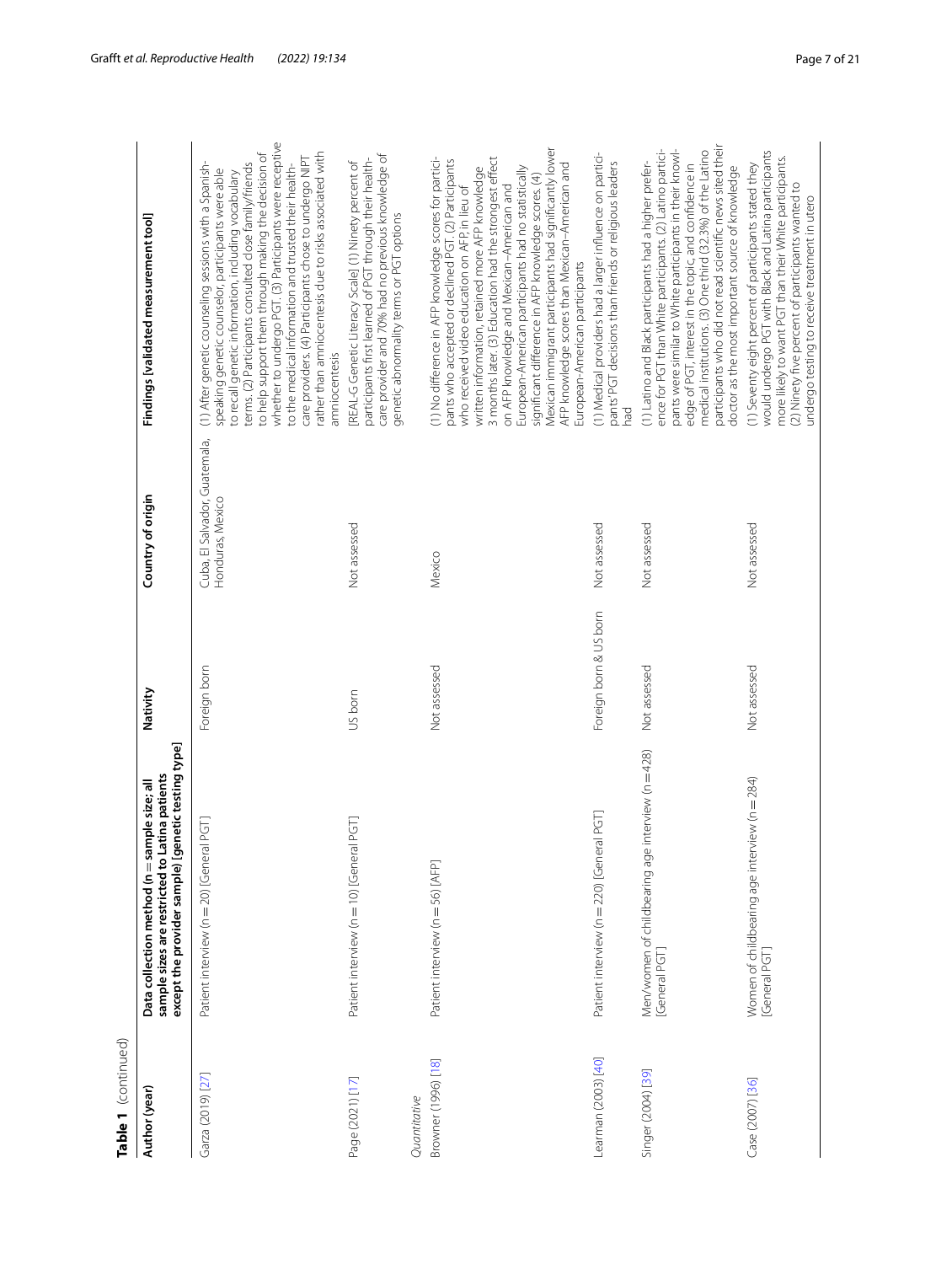|   | ۰ |
|---|---|
|   | í |
|   |   |
|   |   |
|   |   |
|   |   |
|   |   |
|   |   |
|   |   |
|   |   |
|   |   |
|   |   |
|   |   |
| ٠ | ī |
|   |   |
| t |   |
|   |   |
|   |   |
|   |   |
|   |   |
|   |   |

| Table 1 (continued)                  |                                                                                                                                                           |                        |                   |                                                                                                                                                                                                                                                                                                                                                                                                                                                                                                                                                                                                                                         |
|--------------------------------------|-----------------------------------------------------------------------------------------------------------------------------------------------------------|------------------------|-------------------|-----------------------------------------------------------------------------------------------------------------------------------------------------------------------------------------------------------------------------------------------------------------------------------------------------------------------------------------------------------------------------------------------------------------------------------------------------------------------------------------------------------------------------------------------------------------------------------------------------------------------------------------|
| Author (year)                        | except the provider sample) [genetic testing type]<br>sample sizes are restricted to Latina patients<br>mple size; all<br>Data collection method (n = sar | Nativity               | Country of origin | Findings [validated measurement tool]                                                                                                                                                                                                                                                                                                                                                                                                                                                                                                                                                                                                   |
| Hawk (2011) [19]                     | PGT<br>Patient interview (n = 48) [General                                                                                                                | Foreign born & US born | Not assessed      | participants for reasons to undergo (or not to undergo)<br>genetic counseling sessions, knowledge of abnormali-<br>recommended it and to be reassured their pregnancy<br>participants who chose to undergo PGT versus those<br>were no differences in English and Spanish-speaking<br>was normal. Reasons not to pursue PGT was that the<br>PGT. Reasons to undergo PGT were that their doctor<br>who chose not to undergo testing. (2) After prenatal<br>(1) Knowledge of genetic conditions did not vary in<br>ties was deficient for 50% of participants. (3) There<br>participant would never consider terminating the<br>pregnancy |
| Kupperman (2014) [30]                | Patient interview (n = 322) [General PGT]                                                                                                                 | Not assessed           | Not assessed      | no differences in decisional regret between participants<br>prenatal genetic education and decisional support, and<br>participants who received care as usual. Participants in<br>the intervention group had higher knowledge scores<br>and were more likely not to undergo PGT. There were<br>(1) Differences in prenatal knowledge and decisional<br>were randomized to an intervention group, received<br>Decisional Conflict Scale & Decision Regret Scale]<br>regret were examined between participants who<br>in the intervention and control groups                                                                              |
| Bryant (2015) [9]                    | Patient interview (n = 322) [General PGT                                                                                                                  | Not assessed           | Not assessed      | [Rapid Estimate of Adult Literacy in Medicine-Revised]<br>(1) Utilized a validated measurement tool to assess for<br>genetic literacy                                                                                                                                                                                                                                                                                                                                                                                                                                                                                                   |
| Molina (2019) [10]                   | Patient interview (n = 292) [General PGT]                                                                                                                 | Not assessed           | Not assessed      | ing) had lower health numeracy than White participants<br>REALM-R & Lipkus Expanded Numeracy Scale] (1) Study<br>(2) Latina participants (both Spanish and English speak-<br>used a validated scale to assess for genetic knowledge.                                                                                                                                                                                                                                                                                                                                                                                                    |
| Mittman (1998) [26]<br>Mixed methods | ation (n = not<br>Patient interview (n = 826); observ<br>disclosed) [Amnio; CVS]                                                                          | Foreign born & US born | Not assessed      | (1) Eighty one percent of participants had an increase in<br>facilitated by a genetic counselor and cultural broker. (2)<br>There was no correlation between genetic knowledge<br>genetic knowledge after a genetic counseling session<br>and acceptance or refusal of amniocentesis                                                                                                                                                                                                                                                                                                                                                    |
| Penchaszadeh (1998) [35]             | Patient interview (n = 100) [Amnio]                                                                                                                       | Not assessed           | Not assessed      | (2) Fifty three percent of participants believed a normal<br>common reasons participants declined amniocentesis.<br>healthy in all domains. (3) Thirty one percent of partici-<br>pants' PGT decisions were influenced by their provider<br>(1) Fear of risks and pain from the procedure were<br>amniocentesis test result indicated the fetus was                                                                                                                                                                                                                                                                                     |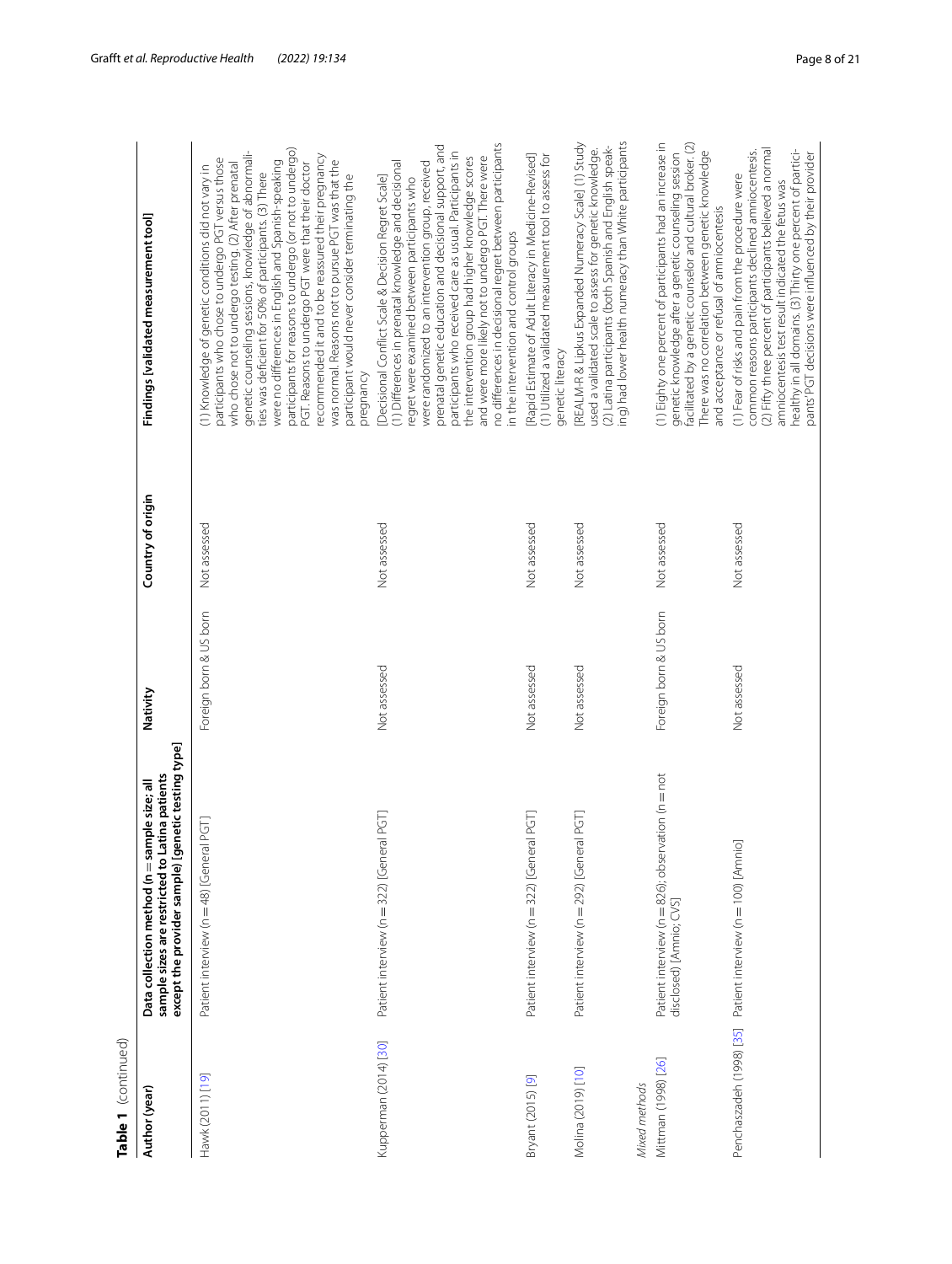| ŧ |
|---|
|   |
| t |
|   |
|   |
|   |
|   |
|   |

| Table 1 (continued)         |                                                                                                                                                      |                                 |                   |                                                                                                                                                                                                                                                                                                                                                                                                                                                                                                                                |
|-----------------------------|------------------------------------------------------------------------------------------------------------------------------------------------------|---------------------------------|-------------------|--------------------------------------------------------------------------------------------------------------------------------------------------------------------------------------------------------------------------------------------------------------------------------------------------------------------------------------------------------------------------------------------------------------------------------------------------------------------------------------------------------------------------------|
| Author (year)               | except the provider sample) [genetic testing type]<br>sample sizes are restricted to Latina patients<br>Data collection method (n = sample size; all | Nativity                        | Country of origin | Findings [validated measurement tool]                                                                                                                                                                                                                                                                                                                                                                                                                                                                                          |
| Press (1998) [28]           | Patient interview (n = 75); chart review (n = 298) [AFP]                                                                                             | Foreign born & US born          | Mexico            | of varying backgrounds) in the sample. (2) Accepting or<br>atina participants were almost 2 x as likely (1.94 odds<br>refusing genetic testing was not related to AFP knowl-<br>atio) to refuse AFP testing than pregnant participants<br>Marin Short Acculturation Scale] (1) Spanish speaking<br>AFP testing out of fear it would lead to amniocentesis;<br>edge. (3) Spanish speaking Latina participants refused<br>amniocentesis was feared due to the procedure itself<br>and associated risks                           |
| $(1999b)$ $[32]$<br>Browner | Patient interview (n = 147); chart review (n = 379)<br>[Amnio]                                                                                       | Foreign born and US born Mexico |                   | participants refused amniocentesis. (4) Participants who<br>dure, fear of birth defects, and rapport with the medical<br>mendations were more likely to decline amniocentesis<br>amniocentesis. (3) Fear of the procedure was a reason<br>were skeptical of medicine and their doctor's recom-<br>team were influential factors of whether to undergo<br>participants' understanding of the risks of the proce-<br>(1) Participants accepted amniocentesis to maintain<br>a good relationship with their medical team. (2) The |
| Browner (2000b) [37]        | Patient interview (n = 147) [AFP, Amnio]                                                                                                             | Foreign born and US born Mexico |                   | were skeptical of medicine and science were more likely<br>doctor were more likely to accept PGT than participants<br>to decline PGT than participants with positive attitudes<br>Marin Short Acculturation Scale] (1) Participants who<br>who did not value their doctor's recommendations<br>towards science. (2) Participants who trusted their                                                                                                                                                                             |
| Browner (2000a) [34]        | Patient interview (n = 43) [Amnio]                                                                                                                   | Foreign born                    | Mexico            | undergo amniocentesis in order to be viewed positively<br>percent of the participants who refused and 46% of<br>amniocentesis procedure. (3) Participants agreed to<br>participants who accepted amniocentesis thought<br>Participants had several misconceptions about the<br>the procedure was extremely risky for the fetus. (2)<br>Marin Short Acculturation Scale] (1) Seventy one<br>by their providers                                                                                                                  |
| Browner (2003) [41]         | Patient interview (n = 120); observations (n = 77)<br>[Amnio]                                                                                        | Foreign born and US born Mexico |                   | knowledge for participants with limited educational<br>(1) Genetic counselors were not a trusted source of<br>background                                                                                                                                                                                                                                                                                                                                                                                                       |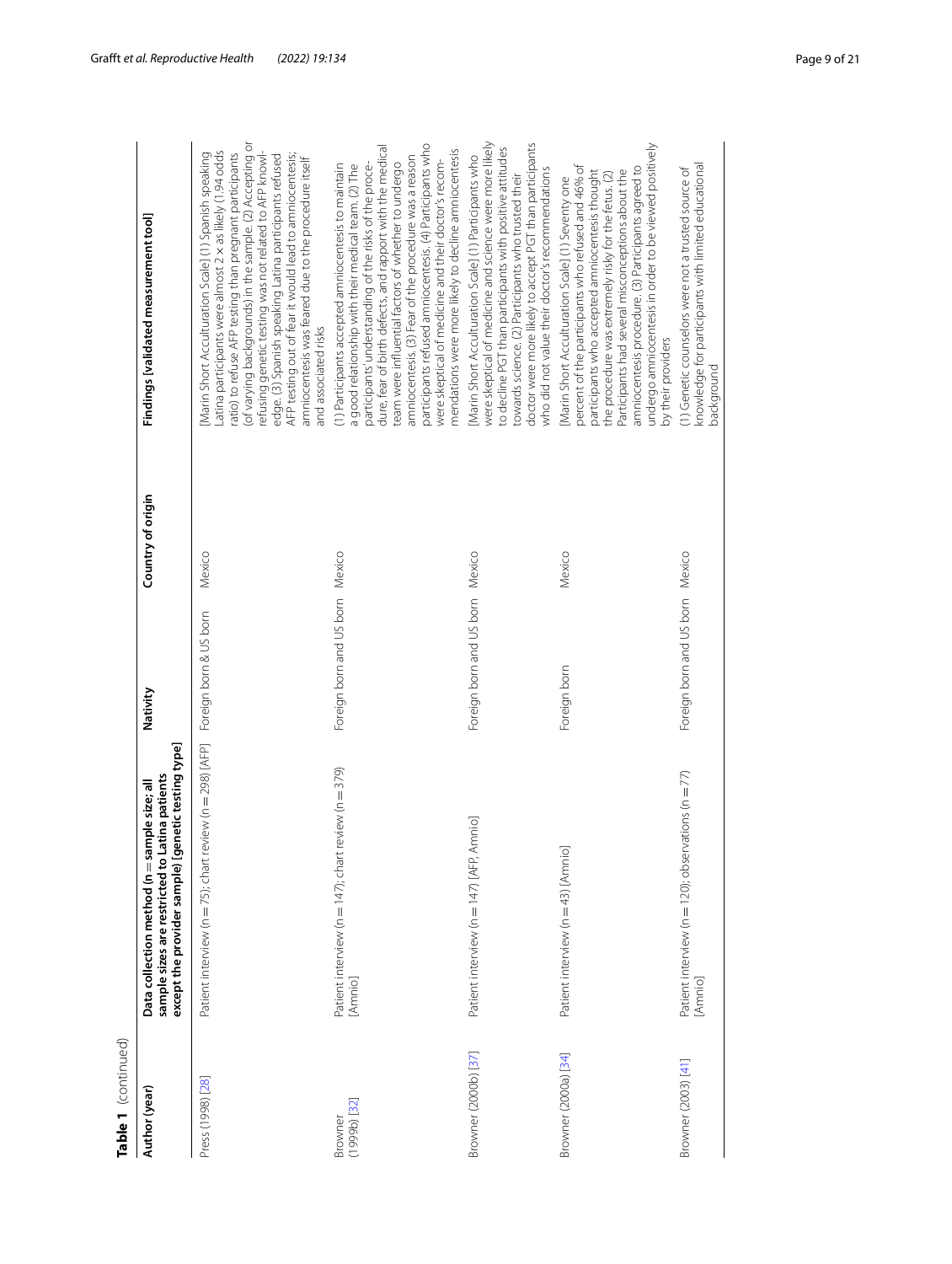| Table 1 (continued) |                                                                                                                                                               |                                       |                   |                                                                                                                                                                                                                                                                                                                                                                                                                                                    |
|---------------------|---------------------------------------------------------------------------------------------------------------------------------------------------------------|---------------------------------------|-------------------|----------------------------------------------------------------------------------------------------------------------------------------------------------------------------------------------------------------------------------------------------------------------------------------------------------------------------------------------------------------------------------------------------------------------------------------------------|
| Author (year)       | [genetic testing type]<br>sample sizes are restricted to Latina patients<br>sample size; all<br>Data collection method ( $n =$<br>except the provider sample) | Nativity                              | Country of origin | Findings [validated measurement tool]                                                                                                                                                                                                                                                                                                                                                                                                              |
| Hunt (2005) [24]    | Patient interview (n = 40); provider interview (n = 50); Foreign born and US born Mexico<br>observation (n = 101) [AFP, Amnio]                                |                                       |                   | cook into consideration their doctor's recommendation<br>(2) There were statistically significant differences in the<br>amount of information provided by certified genetic<br>1) Seventy eight percent of participants stated they<br>when deciding whether to undergo amniocentesis.<br>Participants, however, had no statistically significant<br>counselors and non-certified genetic counselors.<br>difference in recollection of information |
| Farrell (2015) [29] | Patient interview (n = 63) [NIPT]                                                                                                                             | Foreign born and US born Not assessed |                   | 1) Thirty five (34.9%) percent of participants underwent<br>pants did not understand the limitations of testing. (4)<br>NIPT; language and education were predictive factors.<br>(2) Almost half (47.6%) of participants said they made<br>declined the PGT than for participants who accepted<br>Knowledge of testing was lower for participants who<br>their testing decisions based on God's will. (3) Partici-<br>testing                      |
|                     | AFP positive alpha-fetoprotein, CVS chorionic villus sampling, Amnio amniocentesis, NIPT non-invasive prenatal testing                                        |                                       |                   |                                                                                                                                                                                                                                                                                                                                                                                                                                                    |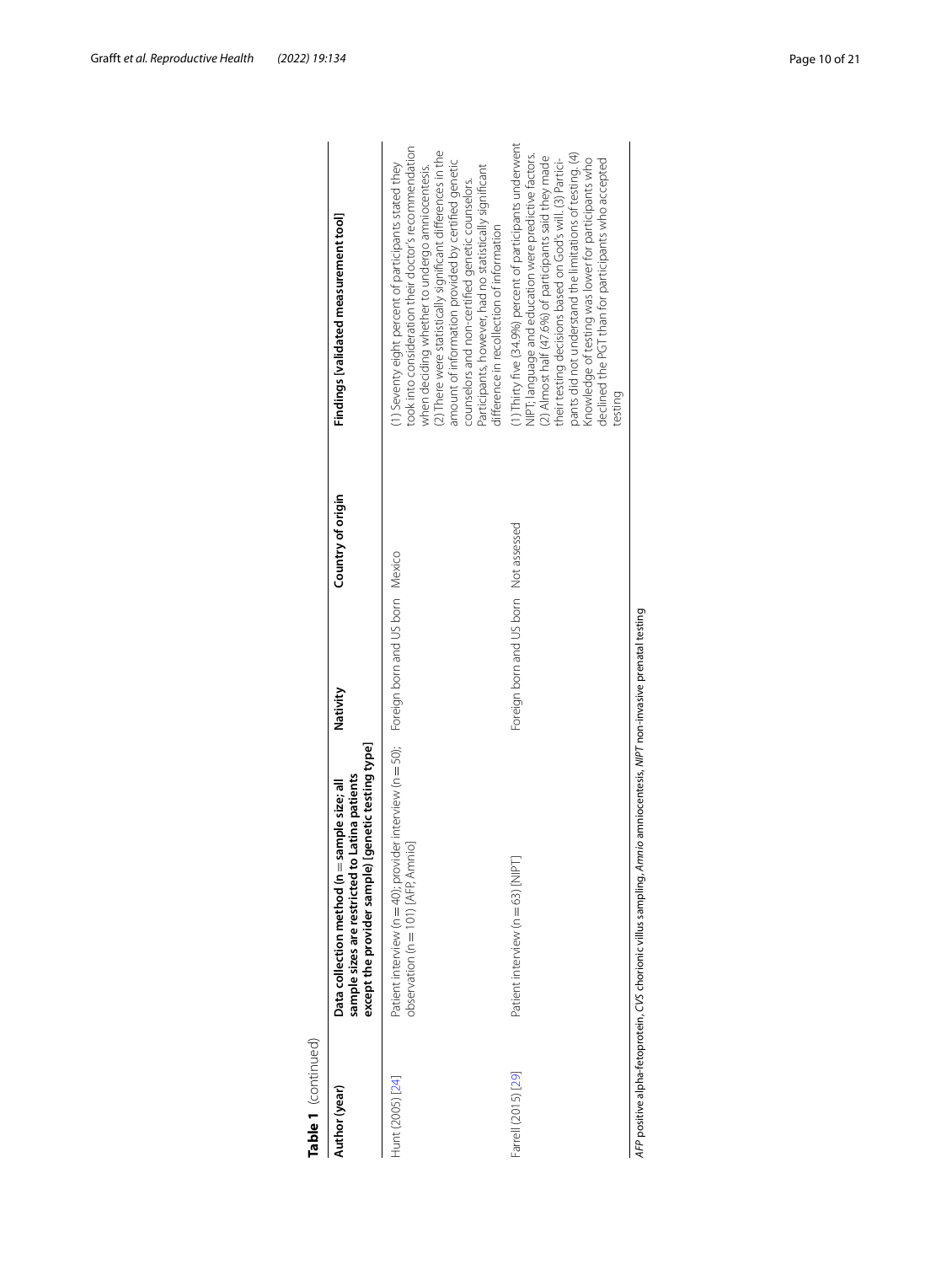<span id="page-10-0"></span>

| $\frac{1}{2}$                  |
|--------------------------------|
|                                |
|                                |
| $\frac{1}{2}$                  |
| きょうちょう サクラス                    |
|                                |
|                                |
|                                |
|                                |
|                                |
|                                |
|                                |
|                                |
|                                |
|                                |
|                                |
|                                |
|                                |
|                                |
|                                |
|                                |
| TEM/MONTEMINION<br>;<br>)<br>; |
|                                |
|                                |
|                                |
|                                |
|                                |
|                                |
|                                |
|                                |
| ה הייתה והתור<br>,             |
|                                |
|                                |
| l                              |
|                                |
|                                |
|                                |
|                                |
|                                |
|                                |
|                                |
|                                |
| $\frac{1}{2}$                  |
|                                |
|                                |
|                                |
|                                |
|                                |
| ī                              |
|                                |
|                                |
|                                |
|                                |
|                                |
|                                |
|                                |
|                                |
|                                |
|                                |
|                                |
|                                |
|                                |
| ;<br>?                         |
|                                |
|                                |
|                                |
| $\frac{1}{2}$                  |
|                                |
|                                |
| ・キャン・キャー<br>リリノ                |
|                                |
|                                |
|                                |
|                                |
| ţ                              |
|                                |
|                                |
|                                |
|                                |
|                                |
|                                |
| )<br> <br> }<br>i              |
| ť                              |

| Author (year)                    | Table 2 Characteristics of studies with the theme 'mis(communication)/patient satisfaction'<br>genetic testing type]<br>Latina patients<br>Data collection method (n = sample size; all<br>sample sizes are restricted to<br>except the provider sample) | Nativity               | Country of origin             | Findings [validated measurement tool]                                                                                                                                                                                                                                                                                                                                                                                                                                                                                                    |
|----------------------------------|----------------------------------------------------------------------------------------------------------------------------------------------------------------------------------------------------------------------------------------------------------|------------------------|-------------------------------|------------------------------------------------------------------------------------------------------------------------------------------------------------------------------------------------------------------------------------------------------------------------------------------------------------------------------------------------------------------------------------------------------------------------------------------------------------------------------------------------------------------------------------------|
| Press (1993) [23]<br>Qualitative | Patient interview (n = 20); provider interview (n = not<br>disclosed); observation (n = 20) [AFP]                                                                                                                                                        | Not assessed           | Mexico                        | nformation received. (3) Participants wanted AFP test-<br>Participants were satisfied with the amount of genetic<br>information being focused on the procedure itself. (2)<br>1) Oral and written AFP related information provided<br>ng for reassurance that their pregnancy was normal<br>n prenatal intakes was limited with most of the                                                                                                                                                                                              |
| Browner (1995) [25]              | Patient interview (n = 20); observation (n = 35) [AFP]                                                                                                                                                                                                   | Not assessed           | Mexico                        | Marin Acculturation Scale] (1) Content delivered during<br>PGT consultations was determined by how rushed the<br>needed to be completed between 15 and 20 weeks of<br>on PGT. (3) Fifty four percent of participants were told<br>Participants were satisfied with provider discussions<br>what AFP screened for and 89% were told that AFP<br>provider was rather than patient demographics. (2)<br>pregnancy                                                                                                                           |
| Markens (2003) [46]              | Amnio<br>Patient interview (n = 157) [AFP,                                                                                                                                                                                                               | Foreign born & US born | Mexico                        | parenting yet said female participants were responsible<br>work related obligations/financial constraints. (2) Many<br>(1) The participants' male partners were often unable<br>participant couples expressed joint responsibility for<br>to attend genetic counseling appointments due to<br>or deciding whether to undergo amniocentesis                                                                                                                                                                                               |
| Hunt (2006) [43]                 | Patient interview (n = 40); provider interview (n = 50);<br>observation (n = 101) [amnio]                                                                                                                                                                | Foreign born & US born | Mexico                        | genetic counseling sessions. (2) Patient participants had<br>difficulty engaging in conversations around risk, as their<br>main concern was reassurance of a healthy pregnancy<br>patients' risk status (either in regards to complications<br>from the procedure or risk of fetal anomaly) during<br>(1) Provider participants primarily discussed the<br>and fetus                                                                                                                                                                     |
| Thompson (2015) [33]             | Patient interview (n = 25) [General PGT]                                                                                                                                                                                                                 | Foreign born           | El Salvador, Honduras, Mexico | information in written form so they could take it home<br>(1) Participants were satisfied with genetic counseling<br>nformation to make an informed decision about PGT.<br>genetic counseling sessions to gain peer support and<br>knowledge. Thirteen participants preferred individual<br>sessions. (3) Participants wanted genetic counseling<br>questions were answered and felt they had enough<br>(2) Eight participants said they would prefer group<br>sessions; every participant stated that all of their<br>after the session |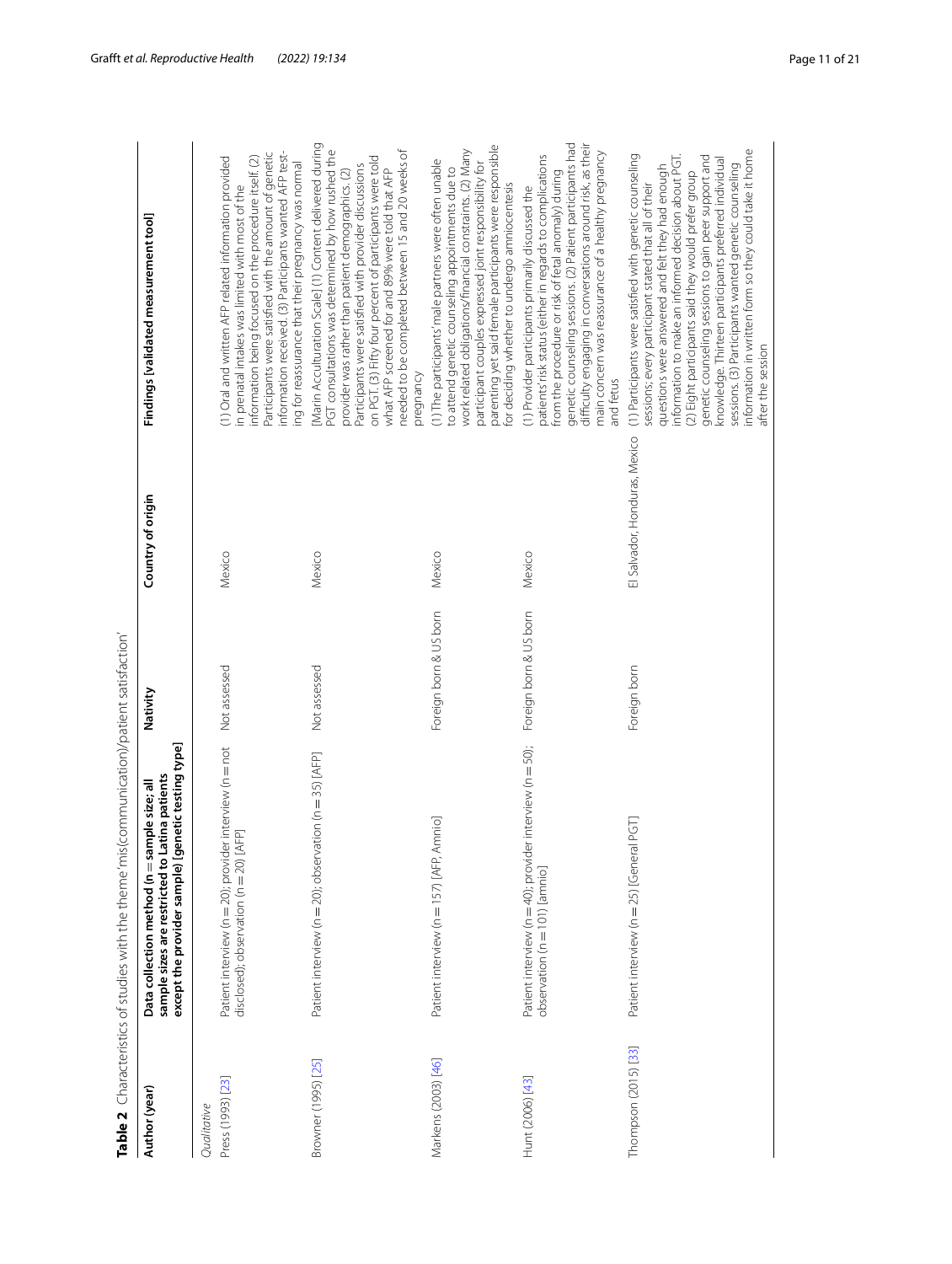| Table 2 (continued) |                                                                                                                                                      |              |                                      |
|---------------------|------------------------------------------------------------------------------------------------------------------------------------------------------|--------------|--------------------------------------|
| Author (year)       | except the provider sample) [genetic testing type]<br>sample sizes are restricted to Latina patients<br>Data collection method (n = sample size; all | Nativity     | Country of origi                     |
| Floyd (2016) [21]   | Patient interview (n = 10) [cfDNA]                                                                                                                   | Not assessed | Not assessed                         |
| Garza (2019) [27]   | Patient interview (n = 20) [General PGT]                                                                                                             | Foreign born | Cuba, El Salvador<br>Honduras, Mexic |

| Author (year)                    | enetic testing type]<br>sample sizes are restricted to Latina patients<br>Data collection method (n = sample size; all<br>except the provider sample) [g | Nativity                 | Country of origin                                 | Findings [validated measurement tool]                                                                                                                                                                                                                                                                                                                                                                                                                                                                 |
|----------------------------------|----------------------------------------------------------------------------------------------------------------------------------------------------------|--------------------------|---------------------------------------------------|-------------------------------------------------------------------------------------------------------------------------------------------------------------------------------------------------------------------------------------------------------------------------------------------------------------------------------------------------------------------------------------------------------------------------------------------------------------------------------------------------------|
| Floyd (2016) [21]                | Patient interview (n = 10) [cfDNA]                                                                                                                       | Not assessed             | Not assessed                                      | information. (2) cfDNA was viewed as a way to prepare<br>necessary, as they would turn to the internet for more<br>information in written form whereas English-speaking<br>(1) Spanish-speaking participants wanted genetic<br>participants thought written information was not<br>emotionally for the baby                                                                                                                                                                                           |
| Garza (2019) [27]                | Patient interview (n = 20) [General PGT]                                                                                                                 | Foreign born             | Cuba, El Salvador, Guatemala,<br>Honduras, Mexico | genetic counseling sessions rather than in written form.<br>(2) Thirty percent of participants chose to undergo PGT<br>speaking genetic counselor, participants were satisfied<br>with the amount of information received, valued PGT,<br>(1) After a genetic counseling session with a Spanish-<br>genetic information to be delivered verbally during<br>make their own decisions about PGT, and preferred<br>liked how genetic counselors empowered them to<br>to learn more about their pregnancy |
| Page (2021) [17]                 | Patient interview (n = 10) [General PGT]                                                                                                                 | US born                  | Not assessed                                      | (2) Participants stated PGT would better prepare them,<br>percent of participants said providers should describe<br>emotionally and financially, for their baby. (3) Lack of<br>PGT options and genetic abnormalities in lay terms.<br>clarity from providers and risks associated with PGT<br><b>REAL-G Genetic Literacy Scale] (1) One hundred</b><br>were reasons participants declined PGT                                                                                                        |
| Hawk (2011) [19]<br>Quantitative | Patient interview (n = 48) [General PGT]                                                                                                                 | Foreign born and US born | Not assessed                                      | (1) Eighty five percent of Spanish-speaking participants<br>natal genetic counseling sessions would be helpful in<br>believed printed information that accompanied pre-<br>comparison to 47% of English-speaking participants                                                                                                                                                                                                                                                                         |
| Bryant (2015) [9]                | Patient interview (n = 322) [General PGT]                                                                                                                | Not assessed             | Not assessed                                      | (1) Latina participants who chose to complete a genetic<br>counseling session in English were less likely to under-<br>[Rapid Estimate of Adult Literacy in Medicine-Revised]<br>stand that PGT was optional than White participants                                                                                                                                                                                                                                                                  |
| Wagner (2018) [44]               | Patient interview (n = 70) [General PGT]                                                                                                                 | Not assessed             | Not assessed                                      | were also 2.31 time more likely to expect their genetic<br>[Health Insurance Literacy Measurement Tool (HILMT)]<br>want insurance information from their genetic coun-<br>selors than White participants. (2) Latinx participants<br>(1) Latinx participants were 2.59 times more likely to<br>counselor to provide exact out of pocket costs than<br>White participants                                                                                                                              |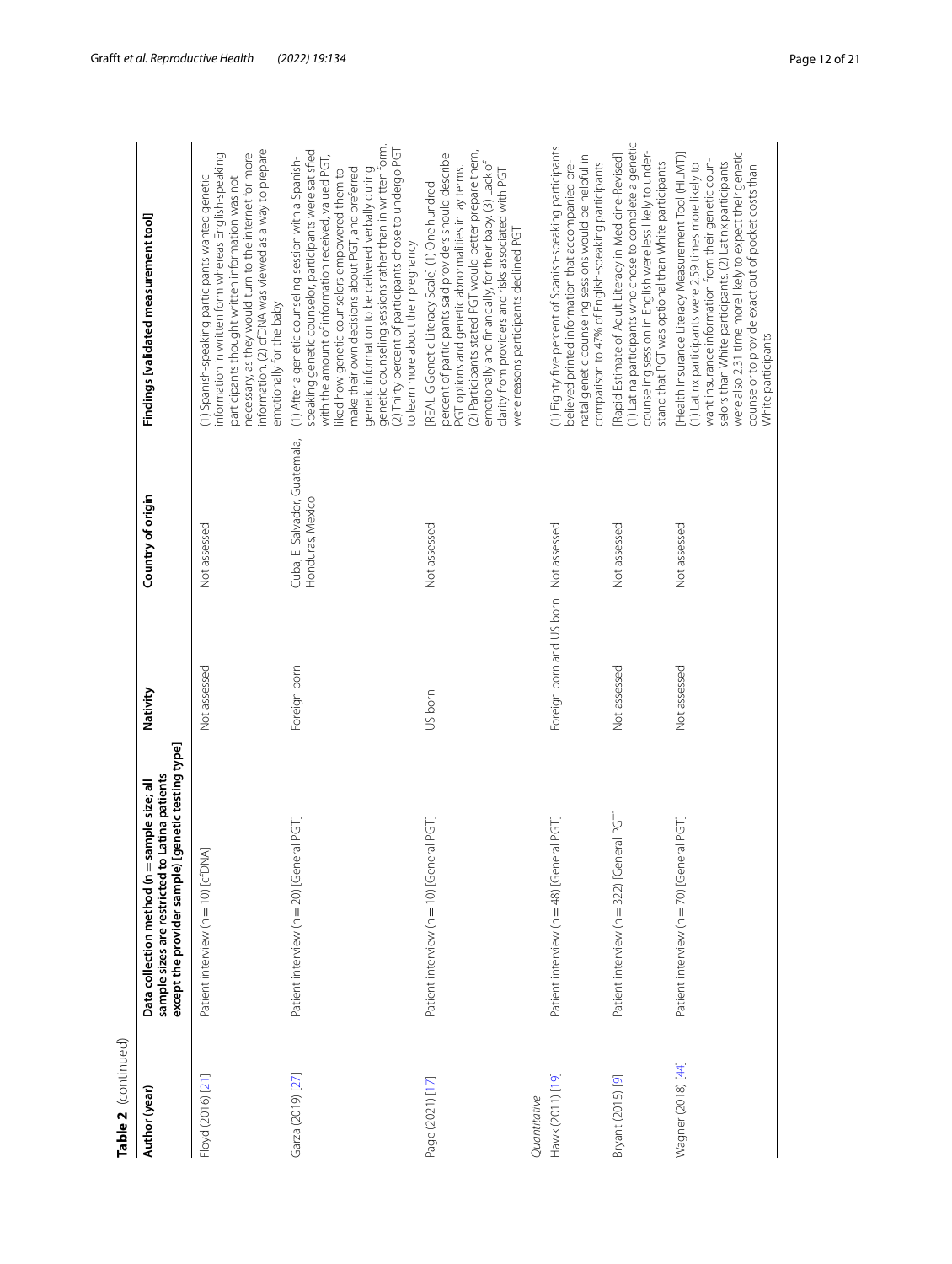| t |
|---|
|   |
| c |
|   |
|   |
| ٦ |
|   |
|   |
|   |

| Table 2 (continued)                  |                                                                                                                                                      |                                       |                   |                                                                                                                                                                                                                                                                                                                                                                                                                                                                                                                                                                                                                                                                                                                                                                                                                                                                                                                                                                                               |
|--------------------------------------|------------------------------------------------------------------------------------------------------------------------------------------------------|---------------------------------------|-------------------|-----------------------------------------------------------------------------------------------------------------------------------------------------------------------------------------------------------------------------------------------------------------------------------------------------------------------------------------------------------------------------------------------------------------------------------------------------------------------------------------------------------------------------------------------------------------------------------------------------------------------------------------------------------------------------------------------------------------------------------------------------------------------------------------------------------------------------------------------------------------------------------------------------------------------------------------------------------------------------------------------|
| Author (year)                        | except the provider sample) [genetic testing type]<br>sample sizes are restricted to Latina patients<br>Data collection method (n = sample size; all | Nativity                              | Country of origin | Findings [validated measurement tool]                                                                                                                                                                                                                                                                                                                                                                                                                                                                                                                                                                                                                                                                                                                                                                                                                                                                                                                                                         |
| Ault (2019) [42]                     | Observation ( $n = 7$ ) [General PGT]                                                                                                                | Foreign born and US born Not assessed |                   | and genetic counselor in the English-speaking sessions<br>than in the Spanish sessions. Genetic counselors spent<br>English sessions, there was limited back channeling in<br>more likely to ask questions. (4) Back channeling, used<br>not. More words were spoken by both the participant<br>an English-speaking genetic counselor and a Spanish<br>and English sessions was similar but the content was<br>genetic counseling sessions that were conducted by<br>expressing themselves. (2) The length of the Spanish<br>and provided more clarity in the English sessions. (3)<br>to evaluate engagement, was more common in the<br>the Spanish sessions; this disinvites individuals from<br>the same proportion of time talking but said more<br>Participants in the English-speaking sessions were<br>The researchers analyzed the differences between<br>English-speaking genetic counseling sessions and<br>certified medical interpreter. (1) In comparison to<br>English sessions |
| Molina (2019) [10]                   | Patient interview (n = 292) [General PGT                                                                                                             | Not assessed                          | Not assessed      | driven decision-making process. (2) Compared to White<br>participants, Latina participants were less likely to have<br>Spanish-speaking participants preferred a provider<br>[REALM-R & Lipkus Expanded Numeracy Scale] (1)<br>a preference-concordant decision process                                                                                                                                                                                                                                                                                                                                                                                                                                                                                                                                                                                                                                                                                                                       |
| Mittman (1998) [26]<br>Mixed methods | Patient interview (n = 826); observation (n = not<br>disclosed) [Amnio; CVS]                                                                         | Foreign born and US born Not assessed |                   | was delivered in a culturally/linguistically concordant<br>Participants understood genetic information when it<br>ticipants to seek advice from non-medical experts. 2)<br>(1) The non-directive genetic counseling led par-<br>manner                                                                                                                                                                                                                                                                                                                                                                                                                                                                                                                                                                                                                                                                                                                                                        |
|                                      | Penchaszadeh (1998) [35] Patient interview (n = 100) [Amnio]                                                                                         | Not assessed                          | Not assessed      | (1) Reassurance of a normal pregnancy was the reason<br>31% of the participants wanted to have amniocentesis                                                                                                                                                                                                                                                                                                                                                                                                                                                                                                                                                                                                                                                                                                                                                                                                                                                                                  |
|                                      |                                                                                                                                                      |                                       |                   |                                                                                                                                                                                                                                                                                                                                                                                                                                                                                                                                                                                                                                                                                                                                                                                                                                                                                                                                                                                               |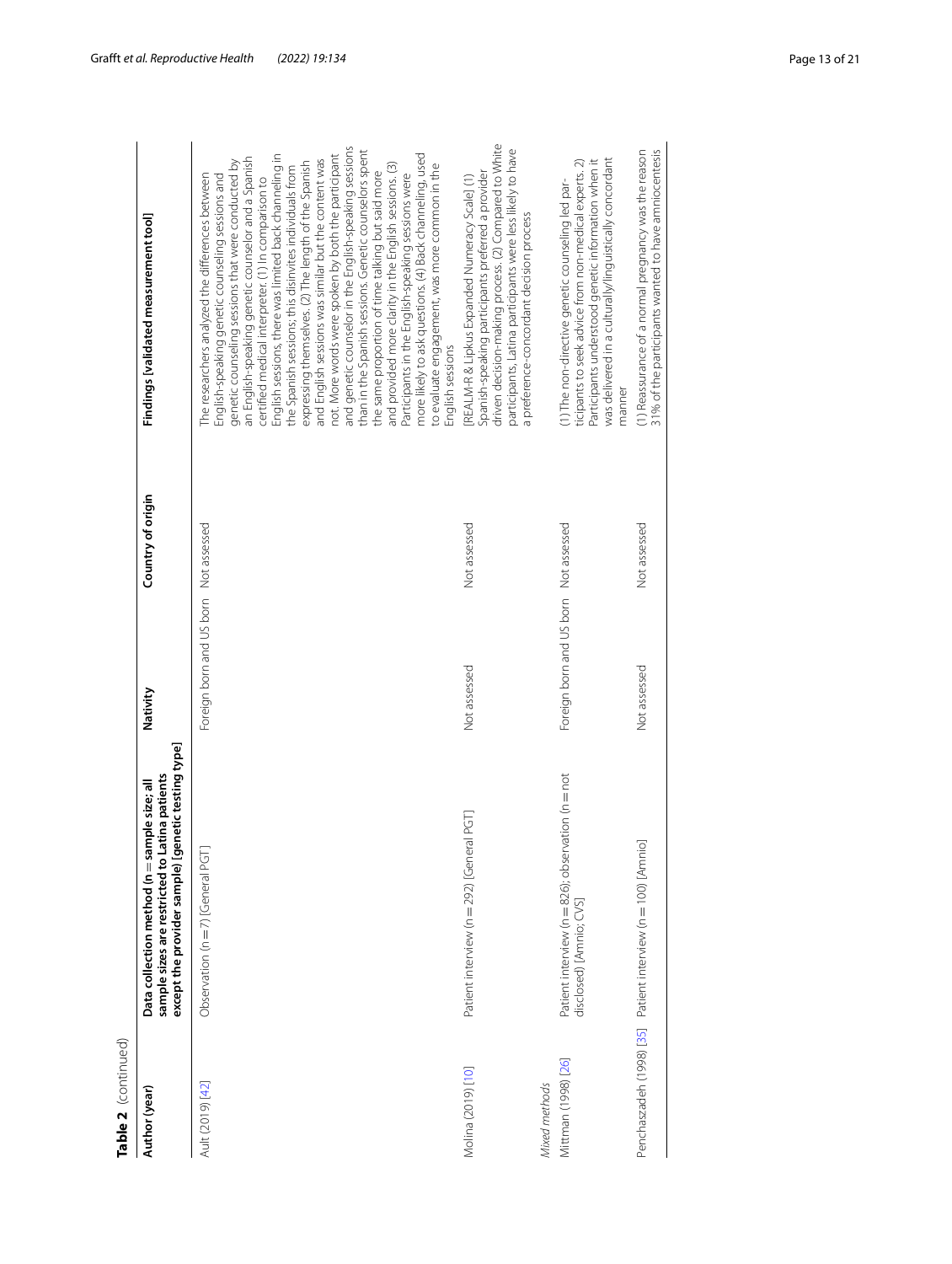| c |
|---|
|   |
| α |
|   |
|   |
|   |
|   |
|   |

| Table 2 (continued)  |                                                                                                                                                                |                                 |                   |                                                                                                                                                                                                                                                                                                                                                                                                                                                                                                                                                                                                                                                                         |
|----------------------|----------------------------------------------------------------------------------------------------------------------------------------------------------------|---------------------------------|-------------------|-------------------------------------------------------------------------------------------------------------------------------------------------------------------------------------------------------------------------------------------------------------------------------------------------------------------------------------------------------------------------------------------------------------------------------------------------------------------------------------------------------------------------------------------------------------------------------------------------------------------------------------------------------------------------|
| Author (year)        | jenetic testing type]<br>Latina patients<br>Data collection method (n = sample size; all<br>sample sizes are restricted to L<br>except the provider sample) [g | Nativity                        | Country of origin | Findings [validated measurement tool]                                                                                                                                                                                                                                                                                                                                                                                                                                                                                                                                                                                                                                   |
| Browner (1999a) [31] | Patient interview (n = 129); observation (n = 65); chart<br>review ( $n = 379$ ) [Amnio]                                                                       | Foreign born and US born Mexico |                   | genetic counselors was observed. (4) Participants were<br>(1) Participants whose partner was present during the<br>(3) Low levels of interaction between participants and<br>concerned about the pain and risks of amniocentesis.<br>to accept amniocentesis, but female participants had<br>participants decided whether to undergo amniocen-<br>prenatal genetic counseling session were more likely<br>(5) Male partners acted as a liaison between medical<br>more of an influence on the amniocentesis decision<br>tesis or not prior to the genetic counseling session.<br>than their male partners. (2) Fourteen percent of<br>providers and female participants |
| Browner (1999b) [32] | review $(n=379)$<br>Patient interview (n = 147); chart<br>[Amnio]                                                                                              | Foreign born and US born Mexico |                   | tion and miscommunication between participants and<br>wanted their genetic counselor to be more direct with<br>recommendations about genetic testing. (2) Satisfac-<br>(1) Thirty two percent of participants stated they<br>genetic counselors were high                                                                                                                                                                                                                                                                                                                                                                                                               |
| Moyer (1999) [45]    | Patient interview (n = 10) [AFP, CVS, Amnio]                                                                                                                   | Not assessed                    | Not assessed      | useful, 83% felt it was important to avoid having a child<br>screening was useful, 67% felt a prenatal diagnosis was<br>with a genetic abnormality, and 60% would consider a<br>1st or 2nd trimester abortion if the fetus was found to<br>(1) Eighty three percent of participants felt genetic<br>have down syndrome                                                                                                                                                                                                                                                                                                                                                  |
| Browner (2000a) [34] | Patient interview (n = 43) [Amnio]                                                                                                                             | Foreign born                    | Mexico            | (1) Participants accepted amniocentesis for reassurance<br>that their pregnancy was normal                                                                                                                                                                                                                                                                                                                                                                                                                                                                                                                                                                              |
| Browner (2003) [41]  | Patient interview ( $n = 120$ ); observation ( $n = 77$ )<br>[Amnio]                                                                                           | Foreign born and US born Mexico |                   | for genetic counselors to address 'ethnic myths' out of a<br>participants to decline amniocentesis. (2) The inability<br>genetic counselors and participants which in turn led<br>desire to respect the patient's culture led to miscom-<br>poor translation led to miscommunication between<br>counselors to make strong recommendations, and<br>1) The use of medical jargon, inability for genetic<br>munication and an information gap                                                                                                                                                                                                                              |
| Hunt (2005) [24]     | Patient interview (n = 40); provider interview (n = 50);<br>observation (n = 101) [AFP, Amnio]                                                                 | Foreign born and US born Mexico |                   | the reason for the AFP test. (2) Genetic counselors most<br>often discussed that amniocentesis is optional and the<br>cialist, after an abnormal AFP, nor did they understand<br>of information which was overwhelming and was not<br>options. (3) Genetic counselors provided too detailed<br>stand why they were being referred to a genetic spe-<br>(1) Sixty three percent of participants did not under-<br>risks of procedure and of anomalies. Less frequently<br>discussed was nature of anomaly and other testing<br>relatable to the participants                                                                                                             |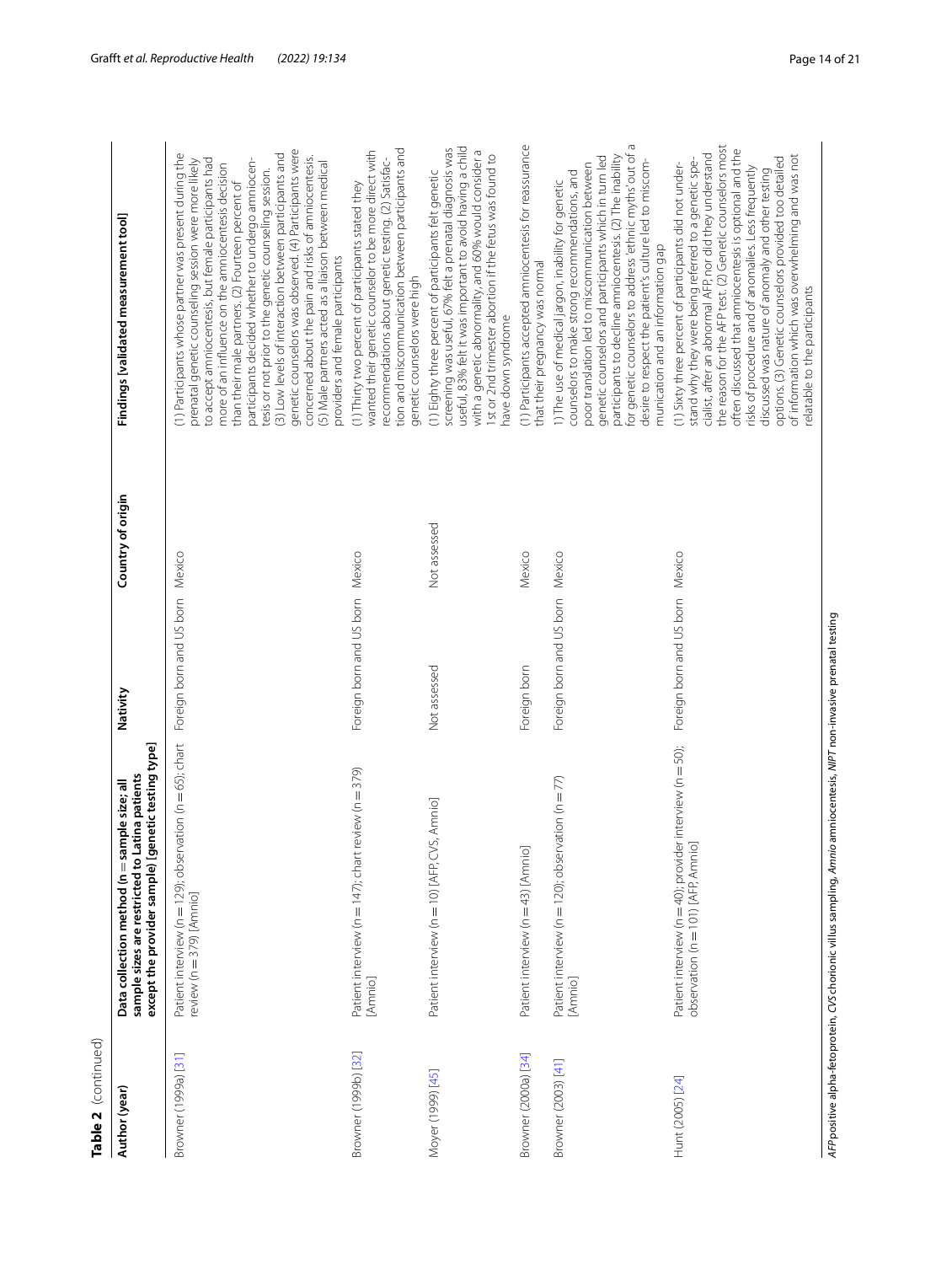jargon  $[41]$  $[41]$ , and Latina women opting to converse in English (in lieu of Spanish or utilizing an interpreter) [\[9](#page-19-8)]. Additionally, four (19%) studies found information provided to Latina women often focused on the test/procedures and related risk factors, rather than presenting information on potential fndings (e.g., genetic abnormalities) [[23–](#page-19-25)[25](#page-19-18), [42](#page-20-15), [43\]](#page-20-18). For example, one study found that in 19/35 (54%) prenatal intakes, participants were told the purpose of PGT (i.e., what the test screened for) whereas 31/35 (89%) prenatal intakes, discussed the timeframe when testing would take place [\[25](#page-19-18)]. Further, one study observed genetic counseling sessions and found that Latina patients were not able to engage in conversations about risk (e.g., risk of complications from genetic testing or risk of a fetal anomaly) [\[43](#page-20-18)]. Patient demographics do not appear to infuence the content delivered in genetic counselling sessions, rather, provider time constraints determined the breadth of information provided and quality of the discussion [[25\]](#page-19-18). Hunt and colleagues (2005) found 25/40 (63%) Latina patients neither understood the reason for PGT nor the reason for being referred to a genetic specialist (following an abnormal screening test result) [\[24](#page-19-24)]. Cultural mismatch also appeared to contribute to miscommunication. For example, genetic counseling uses a non-directive approach yet many Latina women prefer a provider-driven approach [[10,](#page-19-9) [26](#page-20-0), [32](#page-20-10), [41\]](#page-20-14). A study observing genetic counseling sessions found clinicians were hesitant to address ethnic 'myths' out of a desire to respect the patient's culture contributing to information gaps  $[41]$  $[41]$ . The lack of clarity in communication during genetic counseling sessions often led Latina women to decline genetic testing and further counseling [[17,](#page-19-17) [41](#page-20-14)]. Another source of miscommunication relates to discussions of the fnancial aspects of PGT. Discussion of fnancial considerations for PGT are not universally discussed in pre-test counseling and one study revealed Latina women desired more information on costs and fnancial implications of genetic testing [[44\]](#page-20-19). Cumulatively, these various factors affect interactions with genetic counselors and potentially undermine the quality of genetic counseling encounters.

Several studies document the perceived poor quality of genetic counseling sessions [\[24](#page-19-24), [31,](#page-20-5) [32,](#page-20-10) [41](#page-20-14), [41\]](#page-20-14). However, others report Latina women express relatively high levels of satisfaction with genetic counseling [[23,](#page-19-25) [25](#page-19-18), [32,](#page-20-10) [33](#page-20-16)]. Press and colleagues (1993) found that 30/40 (75%) women reported reading and understanding the educational pamphlets—yet women retained very little information [[23](#page-19-25)]. Several studies support the notion that Latina women value genetic testing [\[17,](#page-19-17) [27,](#page-20-1) [45](#page-20-20)] and perceive consultations as a means to learn more about their pregnancy [\[27](#page-20-1)] as well as plan and prepare emotionally [[17,](#page-19-17) [21](#page-19-23), [34,](#page-20-7) [35](#page-20-6), [43\]](#page-20-18) and fnancially [\[17](#page-19-17)] for their baby's arrival. The literature suggests that Latina women desire information (e.g., risks/benefts of genetic testing procedures, possible results, genetic abnormalities) in lay language to demystify technical medical jargon [\[17](#page-19-17)]. Moreover, Latina women appear to value receiving information in written form  $[19, 21, 33]$  $[19, 21, 33]$  $[19, 21, 33]$  $[19, 21, 33]$  $[19, 21, 33]$  $[19, 21, 33]$  as it enables more time for comprehension and the ability to share information with family members. This observation is important as male partners may be unable to attend genetic counseling appointments due to work or other constraints [[46\]](#page-20-17). Of note, studies indicate that providing culturally/ linguistically concordant genetic counseling improves comprehension [\[26](#page-20-0)] and empowers women to make genetic testing decisions—reducing the need for written information [\[27](#page-20-1)]. One study examined Latina perspectives on one-on-one versus group counseling models. Approximately one-third (8/25) of participants preferred group sessions whereas more than half (13/25) preferred individual sessions [[33\]](#page-20-16). Group genetic counseling was perceived to be potentially helpful for facilitating exchange of knowledge and resources (e.g., crowdsourcing) as well as peer support. In contrast, confdentiality and individualized recommendations were seen as benefts of individual sessions [\[33](#page-20-16)].

#### <span id="page-14-0"></span>**Cross‑cultural beliefs**

Twelve of 35 (34%) studies reported fndings related to cross-cultural beliefs which entails the difering views Latina women and medical providers have on pregnancy (Table [3\)](#page-16-0). Markens and colleagues (2010) noted that Latina women do not experience pregnancy through a medical/scientifc lens [\[38\]](#page-20-11). Rather, health and illness tend to be viewed through a cultural or metaphysical lens and pregnancy is considered a natural, routine part of a woman's life [\[26](#page-20-0)]—and not a medicalized condition [\[38](#page-20-11)]. In comparison to women who identify as Black, Asian, or White, Latina women were more likely to state that in their culture, they learn to accept 'what is given' [\[40](#page-20-13)]. This cultural perspective is important because it reveals that risk perception may be infuenced by personal and cultural experiences as opposed to scientifc data [\[26\]](#page-20-0). As noted above, faith has been reported to infuence ["genetic](#page-4-0)  [knowledge/literacy"](#page-4-0)—yet it also afects ["cross-cultural](#page-14-0)  [beliefs"](#page-14-0). While faith does not appear to predict uptake of genetic services [[17,](#page-19-17) [28](#page-20-2), [32](#page-20-10), [37,](#page-20-9) [40,](#page-20-13) [47](#page-20-21)], many Latina women are guided by faith in their pregnancy-related decision-making [\[27](#page-20-1), [47\]](#page-20-21).

Latina women frequently interpret genetic information (e.g., genetic abnormalities, fetal anomalies) through their individual cultural/religious lens. For example, genetic abnormalities may be thought to result from a strong emotional reaction during pregnancy [\[22](#page-19-21), [48\]](#page-20-22) or God's will [[22](#page-19-21)]. Evidence suggests that in Latino cultures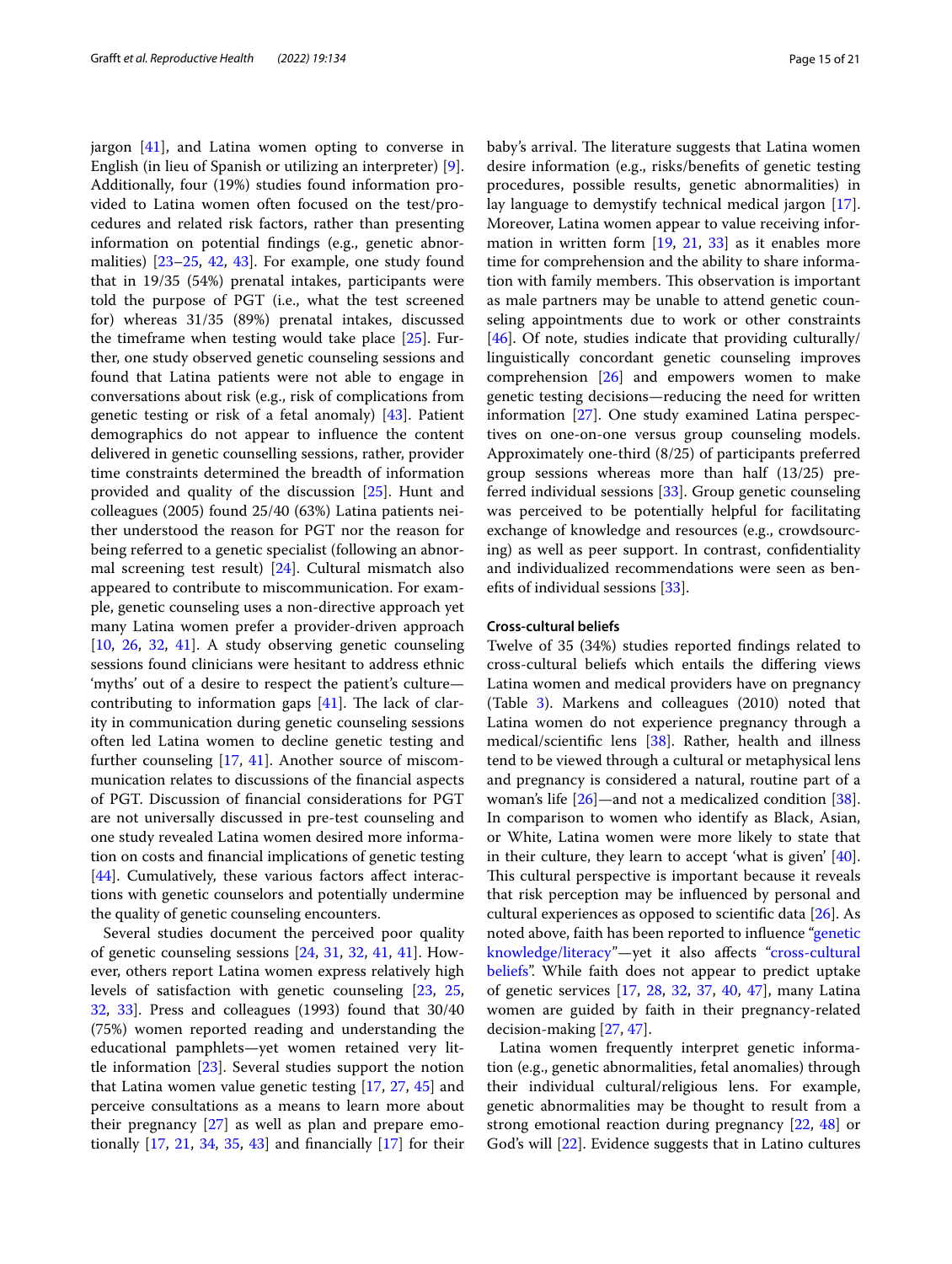reducing stress, healthy eating, self-care and engaging in cultural health practices are considered ways to avoid genetic abnormalities [\[22](#page-19-21)]. Browner and colleagues (2000b) found that Latina women believe the fetus (and heredity) can be altered through non-medical action (e.g., prayer) [[37\]](#page-20-9). Browner and colleagues (2000b) also noted that women who refused amniocentesis after positive alpha-fetoprotein (AFP) screening almost universally engaged in alternative interventions (e.g., prayer, seeking a traditional healer) [[37](#page-20-9)]. A more recent study found Latina women were able to successfully intertwine traditional cultural beliefs and Western medical knowledge [[49\]](#page-20-23). Specifcally, Latina women believed genetics, behaviors during pregnancy, God and community practices contribute equally to pregnancy outcomes. However, Latina women largely focused on behaviors during pregnancy—as they are amenable to change, whereas genetics is non-modifable [[49](#page-20-23)]. Similar to fndings in the other themes, studies suggest that Latina women are better able to understand and recall complex genetic information when providers appropriately incorporate culture into PGT and counseling discussions [[26,](#page-20-0) [27\]](#page-20-1).

It is worthwhile to note that immigration status is distinct from culture. However, it is an important consideration when understanding Latina women's experiences with pregnancy and interactions with the medical system. A recent study examined how immigration-related stressors (e.g., fear of deportation, family separation, lack of family support) not only pose barriers to accessing prenatal healthcare, but also are emotional infuences afecting PGT decisions [[27](#page-20-1)]. For instance, separation from one's nuclear family compromised the availability of family support to make PGT decisions  $[27]$  $[27]$ . This may explain why Learman and colleagues (2003) found that compared to other racial/ethnic groups, family infuence on PGT decisions was lowest among Latina women [\[40](#page-20-13)]. Further, separation from older children (remaining in the country of origin) led to feelings of guilt, as these children were not provided with the same health care opportunities as children born in the U.S. [\[27](#page-20-1)].

#### **Discussion**

The scoping review of the literature identifies three main themes relating to Latinx individuals' knowledge, values, preferences and experiences around PGT: (1) genetic knowledge/literacy, (2) provider (mis)communication/patient satisfaction, and (3) cross-cultural beliefs. First, we found that even after receiving informational/educational interventions for PGT, Latinx individuals' knowledge remained relatively low. However, when genetic information was provided by linguistically concordant providers (e.g., Spanish-speaking providers), Latinx individuals were more likely to

understand and retain information about PGT. Thus, it appears that observed gaps in comprehension and knowledge may largely be attributed to language barriers. Such fndings are not unique to the feld of PGT. A number of public health studies have used *promotoras* or community health workers (CHWs) to relay important health information and improve comprehension, knowledge and community buy-in. A recent systematic review [\[50\]](#page-20-24) of global studies utilizing CHWs found that CHW interventions can be highly efective for increasing credibility and buy-in from participants as well as supporting long-term sustainability of public health programs [[50\]](#page-20-24). It is well-documented that Latinx individuals accept genetic testing at lower rates than their White and Black counterparts  $[8]$  $[8]$ . Thus, it seems that future interventions could incorporate CHWs to increase PGT knowledge and support high quality testing decisions—thereby decreasing racial/ethnic disparities. To achieve maximum benefts, the optimal timing of these interventions (prior to or during pregnancy) should also be considered [[51\]](#page-20-25).

The second theme identified ineffective providerpatient communication and low levels of engagement with limited interaction between Latinx individuals and their providers around PGT. The literature suggests that Latinx individuals frequently have questions related to pain accompanying testing procedures, cost of PGT, and risks of the tests for the fetus. These findings are particularly salient given the increasing role of non-invasive PGT (e.g., NIPT using cf-DNA). Our fndings point to future interventions that ensure clear provider communication describing the importance of prenatal genetic counseling to Latinx individuals. Similarly, transparent presentation of risks and benefts should be provided in plain language and a culturally relevant manner. Data indicate that some Latinx individuals prefer a provider-driven approach  $[10]$  $[10]$ . Thus, part of culturally appropriate pretest counseling should include eliciting decision-making preferences (e.g., provider-driven, shared, autonomous) complemented by interventions that aim to empower patients to be actively engaged in the decision-making process (e.g., promoting shared decision-making). However, it is imperative that interventions promoting shared decision making use a culturally grounded approach whenever possible (e.g., *promotoras*). Specifcally, using a culturally grounded approach means that shared decision making may not just involve the patient alone. Rather, the decision-making process may involve others based on the patient's preferences (e.g., patient's family and/or community members) [\[52](#page-20-26)].

Finally, included studies indicate that Latinx individual's religiosity, as well as immigration status, are key barriers to PGT. Culturally, religiosity plays an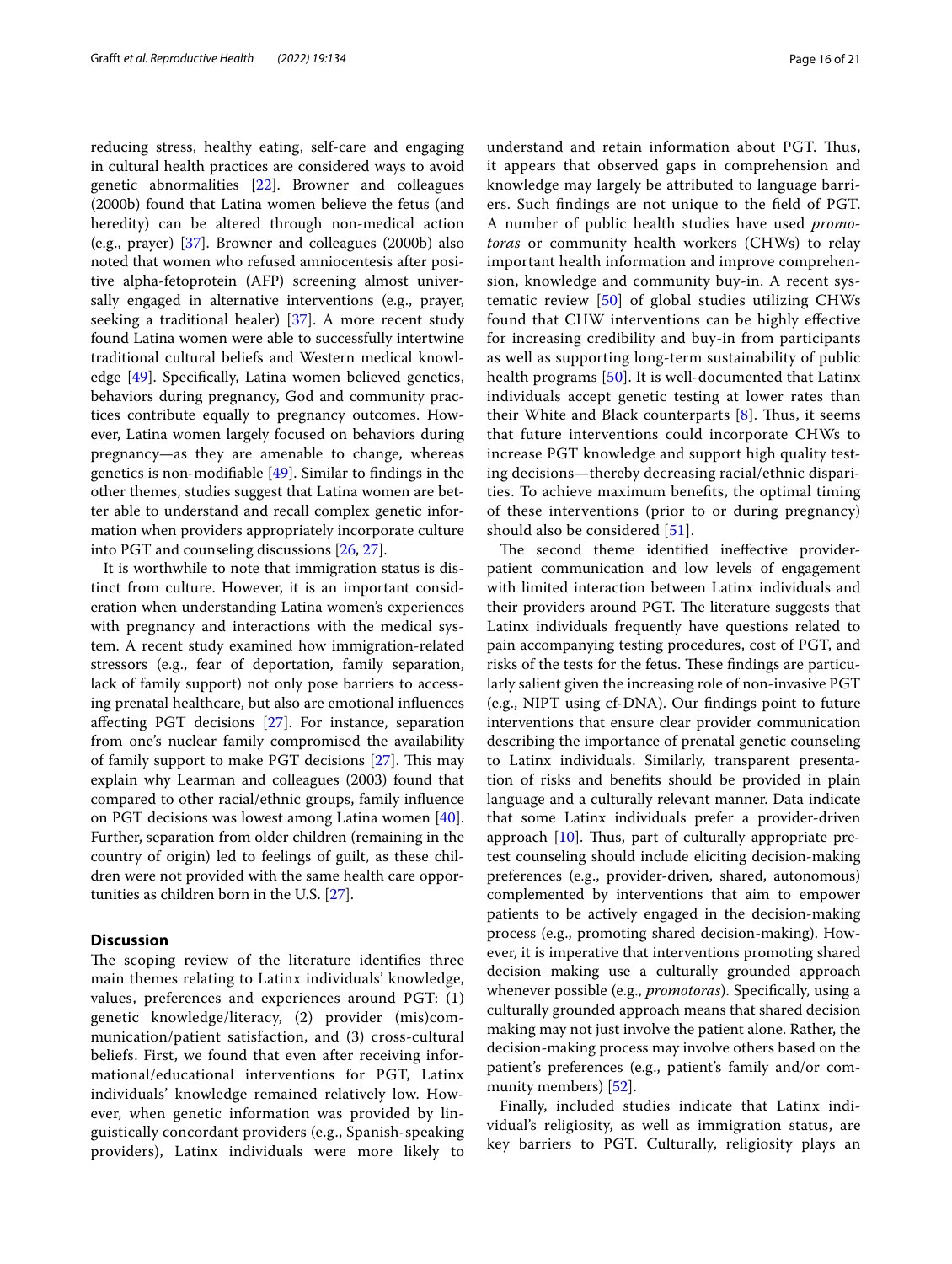<span id="page-16-0"></span>

| Data collection method (n = sample size; all sample<br>Table 3 Characteristics of studies with the theme 'cross-cultural belie<br>Author (year) |
|-------------------------------------------------------------------------------------------------------------------------------------------------|
|-------------------------------------------------------------------------------------------------------------------------------------------------|

| Author (year)                        | Data collection method (n = sample size; all sample<br>sizes are restricted to Latina patients except the<br>type]<br>provider sample) [genetic testing | Nativity                              | Country of origin                                    | Findings [validated measurement tool]                                                                                                                                                                                                                                                                                                                                                                                                                                         |
|--------------------------------------|---------------------------------------------------------------------------------------------------------------------------------------------------------|---------------------------------------|------------------------------------------------------|-------------------------------------------------------------------------------------------------------------------------------------------------------------------------------------------------------------------------------------------------------------------------------------------------------------------------------------------------------------------------------------------------------------------------------------------------------------------------------|
| Griffiths (2008) [22]<br>Qualitative | Patient interview(n = 33) [AFP, Amnio]                                                                                                                  | Foreign born and US born              | Mexico                                               | viewed to be a result of substance use or God's Will. (2) Diet,<br>cultural health practices were viewed as ways to avoid birth<br>low levels of stress, not getting a fright, and engaging in<br>Marin Short Acculturation Scale] (1) Birth defects were<br>defects                                                                                                                                                                                                          |
| Markens (2010) [38]                  | Patient interview (n = 147) [AFP, Amnio]                                                                                                                | Foreign born and US born              | Mexico                                               | (1) Participants took religion into consideration when decid-<br>ing whether to undergo genetic testing                                                                                                                                                                                                                                                                                                                                                                       |
| Barragan (2011) [48]                 | Patient interview (n = 15)                                                                                                                              | Foreign born and US born              | Mexico                                               | for down syndrome and specifically believed the abnormality<br>drome; two of these participants believed in cultural reasons<br>resulted from a strong emotional reaction during pregnancy<br>Three of the participants knew someone with down syn-<br>Acculturation Rating Scale for Mexican Americans-II] (1)                                                                                                                                                               |
| Hurst (2011) [49]                    | Patient interview (n = 11)                                                                                                                              | Not assessed                          | Not assessed                                         | (1) Participants believed that traits were passed down one of<br>as they can be controlled whereas genes cannot be altered.<br>four ways all being weighted equal; behaviors during preg-<br>nancy, genetics, family and community childbearing prac-<br>(3) Participants comfortably and appropriately intertwined<br>tices, and God's will. (2) Behaviors were the primary focus,<br>familial and cultural beliefs with medicine to understand<br>genetics and heritability |
| Seth (2011) [47]                     | Patient interview (n = 11) [Amnio]                                                                                                                      | Foreign born                          | Not assessed                                         | procedure influenced the decision of whether to undergo<br>(1) Faith was present in participants who accepted and<br>declined amniocentesis. (2) The perceived risks of the<br>amniocentesis                                                                                                                                                                                                                                                                                  |
| Garza (2019) [27]                    | Patient interview (n = 20) [General PGT]                                                                                                                | Foreign born                          | Guatemala, Honduras,<br>Cuba, El Salvador,<br>Mexico | have unique implications for PGT. (3) Participants' faith played<br>speaking genetic counselor, participants were able to recall<br>genetic information, including vocabulary terms. (2) Immi-<br>gration related stressors impact general prenatal care and<br>(1) After the genetic counseling sessions with a Spanish-<br>a role in their PGT decisions                                                                                                                    |
| Page (2021) [17]<br>Quantitative     | Patient interview (n = 10) [General PGT]                                                                                                                | US born                               | Not assessed                                         | religiosity did not influence their genetic testing decisions<br>[REAL-G Genetic Literacy Scale] (1) Participants reported                                                                                                                                                                                                                                                                                                                                                    |
| Learman (2003) [40]                  | PGT<br>Patient interview (n = 220) [General                                                                                                             | Foreign born and US born Not assessed |                                                      | influenced by family members when making PGT decisions,<br>leader would influence their PGT decisions, less likely to be<br>(1) Participants' faith did not influence PGT decisions. (2) In<br>comparison to Black, Asian, and White participants, Latina<br>and more likely to state that in their culture they learn to<br>participants were more likely to state that their religious<br>accept what is given                                                              |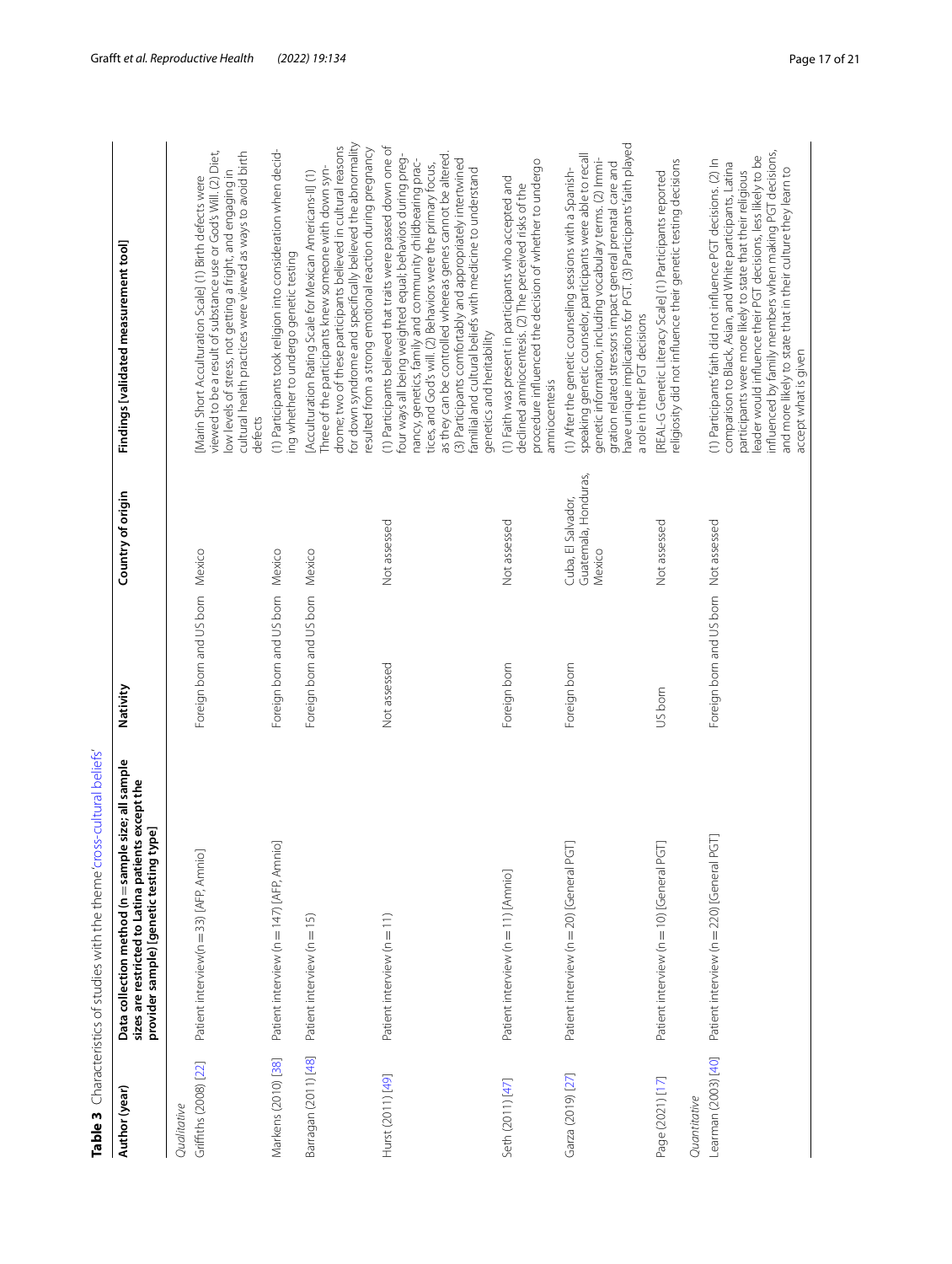| Table 3 (continued)                  |                                                                                                                                                      |                                                                    |                   |                                                                                                                                                                                                                                                                                                                                                                                                                                                                                                                                                                                            |
|--------------------------------------|------------------------------------------------------------------------------------------------------------------------------------------------------|--------------------------------------------------------------------|-------------------|--------------------------------------------------------------------------------------------------------------------------------------------------------------------------------------------------------------------------------------------------------------------------------------------------------------------------------------------------------------------------------------------------------------------------------------------------------------------------------------------------------------------------------------------------------------------------------------------|
| Author (year)                        | Data collection method (n = sample size; all sample<br>sizes are restricted to Latina patients except the<br>provider sample) [genetic testing type] | Nativity                                                           | Country of origin | Findings [validated measurement tool]                                                                                                                                                                                                                                                                                                                                                                                                                                                                                                                                                      |
| Mittman (1998) [26]<br>Mixed methods | Patient interview (n = 826); observation (n = not disclosed)  Foreign born and US born Not assessed<br>[Amnio; CVS]                                  |                                                                    |                   | from a scientific lens. (2) Risk perception of the possibility of a<br>rather than genetic knowledge. (4) A genetic counseling ses-<br>genetic abnormality was influenced by personal experiences<br>and family history rather than scientific data. (3) Linguistically<br>pants often made genetic testing decisions based on culture<br>(1) Participants viewed illness from a cultural lens rather than<br>and culturally tailored genetic counseling is useful as partici-<br>sion facilitated by a genetic counselor and a cultural broker<br>led to an increase in genetic knowledge |
| Press (1998) [28]                    | Patient interview (n = 75); chart review (n = 298) [AFP]                                                                                             | Foreign born and US born Mexico                                    |                   | [Marin Short Acculturation Scale] (1) Spanish speaking Latina<br>participants did not view testing as a routine part of prenatal<br>care. (2) Religiously was not associated with genetic testing<br>decisions in Latina participants                                                                                                                                                                                                                                                                                                                                                      |
|                                      | Browner (1999b) [32] Patient interview (n = 147); chart review (n = 379) [Amnio]<br>Browner (2000b) [37] Patient interview (n = 147) [AFP, Amnio]    | Foreign born and US born Mexico<br>Foreign born and US born Mexico |                   | ical intervention. (4) Participants who declined amniocentesis<br>prayer and that the fetus could be altered through non-med-<br>engaged in an alternate intervention (prayer, reduce physical<br>results. (2) Religiosity did not predict amniocentesis uptake.<br>[Marin Short Acculturation Scale] (1) Participants combined<br>(3) Participants thought heredity could be altered through<br>(3) Religiosity was not predictive of amniocentesis uptake<br>scientific and lay knowledge to understand genetic test<br>activity) to help the fetus                                      |
|                                      | AFP positive al pha-fetoprotein, CVS chorionic villus sampling, Amnio amniocentesis, NIPT non-invasive prenatal testing                              |                                                                    |                   |                                                                                                                                                                                                                                                                                                                                                                                                                                                                                                                                                                                            |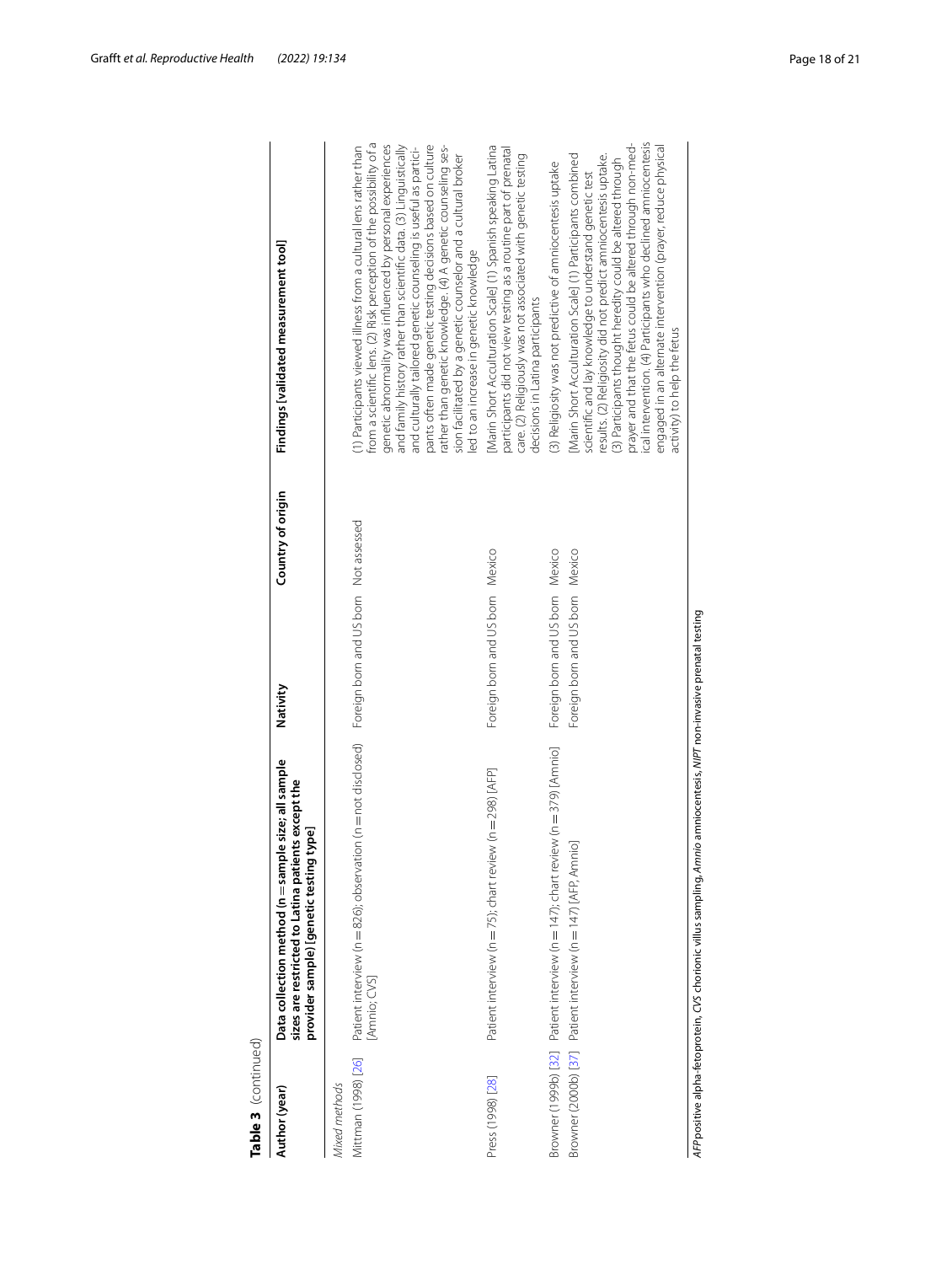important role in the lives of pregnant Latinx people [[53](#page-20-27)] and many people rely on prayer and other non-Western approaches (not based on Western medicine) to ensure a healthy pregnancy. Therefore, it is important that future interventions consider such religious and cultural perspectives to promote access to PGT and support high quality decisions that are informed and aligned with the values and preferences of Latinx people. Moreover, the immigration experience and immigrant status are relevant and should be considered in the context of prenatal genetic counseling for Latinx individuals. It is worthwhile to note that Latinx ethnicity and immigration status often intersect [[54\]](#page-20-28). As such, it is appropriate and necessary to address client concerns that may be strictly related to immigration. For instance, it may be necessary for interventions to include content to assess and address how pregnancy is viewed in Latin American countries and particular customs and practices that surround the birth of the baby. Working with Latinx immigrants may also entail creating a space and opportunities for teleconsultations (e.g., video calls) to include family members who still reside in the country of origin. Such approaches could place additional responsibilities on already busy clinicians, yet adopting a culturally empowered approach to pretest counseling appears crucial for surmounting disparities faced by Latinx people and may help support high-quality health decisions for PGT. Approaches that engage transnational families may improve the quality of pre-test counseling interventions and enhance PGT among Latinx people.

Overall, the results from this scoping review suggest that future interventions to promote prenatal genetic counseling among Latinx individuals must be culturally grounded. Viable approaches to promote culturally empowered care may include the use of communitybased participatory approaches such as involving CHWs and other key community stakeholders (e.g., religious leaders, community organizers) to bolster engagement and improve acceptability of PGT. Further, leveraging technology (e.g., telemedicine, virtual counseling) to include family members (living in the U.S. and abroad) in decision-making is an additional way to support high quality PGT decisions among Latinx people. Third, culturally inclusive practices that consider religiosity as a cultural norm in decision-making may support more tailored approaches that are not exclusively based on Western medical practices. Currently, there is a paucity of data using such approaches for Latinx individuals in relation to PGT. Well-designed interventional studies that include cultural and community stakeholders are needed to understand how the interventions can ameliorate the identifed barriers for Latinx people in relation to PGT.

With the technological advances and racial/ethnic disparities in genomic healthcare and precision medicine, this scoping review is unique and comes at an opportune time for the changing socio-political landscape. However, this review has some limitations. First, a majority of studies 20/35 (57%) were from the 1990s and 2000s. This was especially true for studies that comprised the crosscultural beliefs theme—where 2/12 (17%) studies were from the last decade. This is problematic both because of the tremendous technological advances in gene sequencing over the past decade [\[2\]](#page-19-1) and shifting demographics of the Latinx population in the United States. Today, fewer Latinx people are foreign-born and they come from an increasingly diverse set of Latin American countries compared to prior decades  $[55]$  $[55]$ . The risk of bias assessment allowed us to partially offset this limitation. Studies conducted in the 1990s and 2000s had moderate to high risk of bias. We, therefore, did not give as much weight to these studies when considering directions of future research and intervention development. Second, one team of investigators focused on this topic in the 1990s and 2000s and it is unclear if they were utilizing the same sample. Specifcally, 11/35 (31%) studies were from this team of investigators and we recognize that disproportionate weighting may bias our conclusions. Third, few studies utilized valid measures to assess for genomic knowledge pointing to a need of developing culturally validated measures. It is worthwhile to note that there is a shifting sense of terminology used to describe identity. As such, the terms Latinx are more inclusive than the previous use of Latina. Similarly, pregnant women may not accurately refect the gender identify of individuals with a uterus who do not identify as women—and thus pregnant persons would be a more inclusive term. Cumulatively, the identifed limitations highlight the need for more research on knowledge, attitudes, and preferences for PGT in pregnant Latinx persons.

#### **Conclusion**

The 'genomic era' has re-conceptualized our understanding of health and illness. Powerful next generation sequencing technologies and bioinformatics have enabled us to advance diagnostics and move non-invasive detection earlier and earlier (e.g., cfDNA for NIPT) [\[2](#page-19-1)]. However, if we are to harness the full potential of genomic discovery to improve health and wellbeing (e.g., precision medicine) of all populations alike, then we must also strive to develop and implement culturally empowered approaches to address human factors that infuence decision-making for genetic testing. Culturally tailored and personalized approaches to counseling that support high quality decisions are critical to ensure acceptability of and equal access to precision medicine.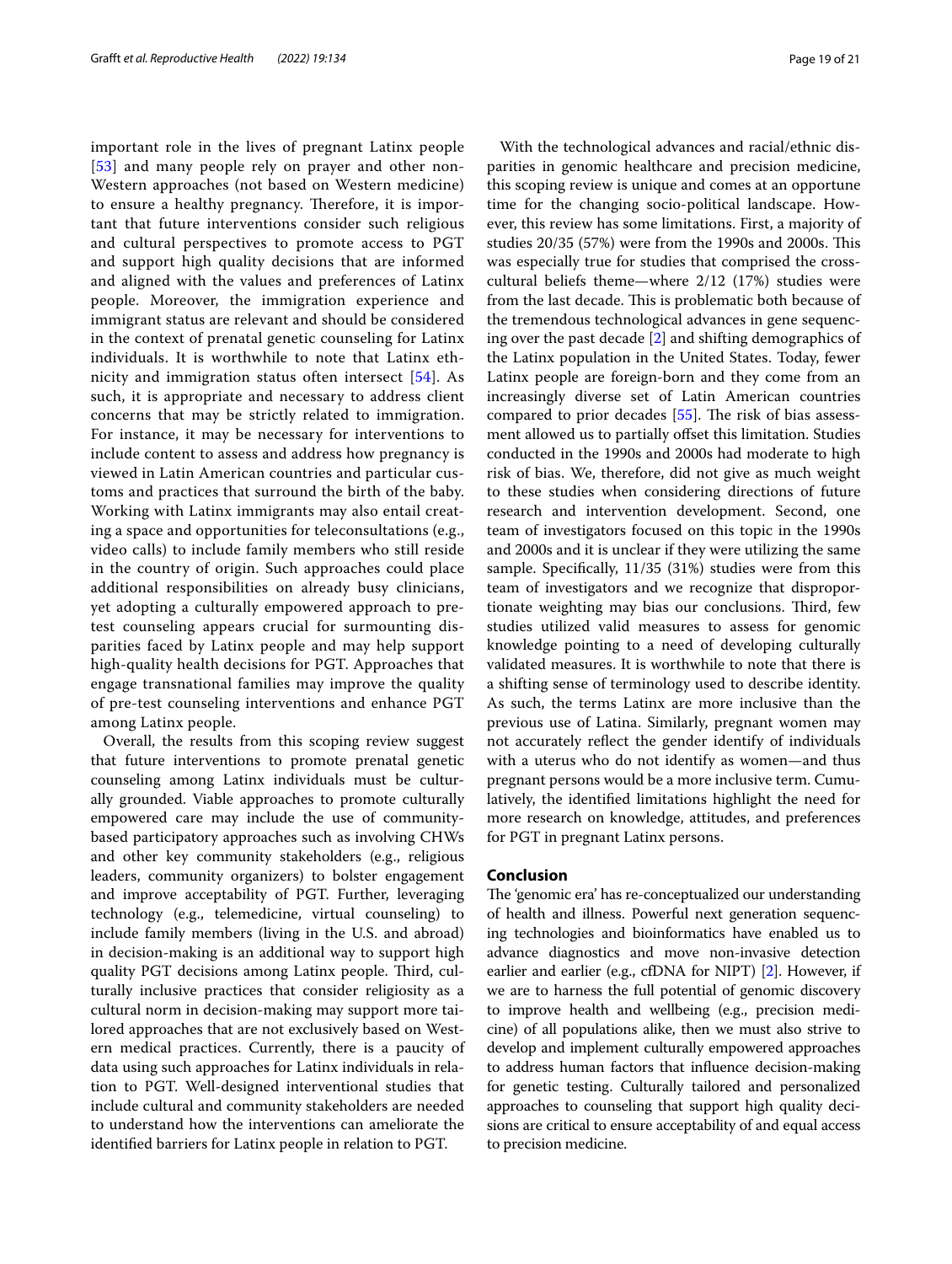#### **Abbreviations**

ACOG: American College of Obstetricians and Gynecologists; AFP: Positive alpha-fetoprotein; Amnio: Amniocentesis; cfDNA: Cell-free DNA; CHW: Community health worker; CVS: Chorionic villus sampling; NIPT: Noninvasive Prenatal Testing; PGT: Prenatal genetic testing; REAL-G: Rapid Estimate of Adult Literacy in Genetics; REALM-R: Rapid Estimate of Adult Literacy in Medicine-Revised Scale; US: United States.

#### **Supplementary Information**

The online version contains supplementary material available at [https://doi.](https://doi.org/10.1186/s12978-022-01438-2) [org/10.1186/s12978-022-01438-2](https://doi.org/10.1186/s12978-022-01438-2).

<span id="page-19-14"></span>**Additional fle 1: Table S1.** JBI Critical Appraisal Checklist for Analytic Cross-Sectional Studies (response options: yes, no, unclear, n/a) included in the review. **Table S2.** JBI Critical Appraisal Checklist for Randomized Control Trials (response options: yes, no, unclear, n/a) included in the review.

#### **Acknowledgements**

This work was supported by a Schiller Institute Grant for Exploratory Collaborative Scholarship. Dr. Dwyer also receives support from the Eunice Kennedy Shriver National Institute of Child Health and Human Development (1 P50 HD104224-01 NICHD, "The Massachusetts General Hospital Harvard Center for Reproductive Medicine").

#### **Author contributions**

All authors contributed to the development of the research question and study design. NG conducted the first stages of the scoping review by identifying relevant studies and selecting studies the for abstract review. All three authors participated in the abstract and full-text reviews and risk of bias assessment. The frst draft of the introduction was written by AD, results and methods sections by NG, and discussion by MPL. All authors reviewed, edited, and provided extensive feedback on all portions and drafts of the manuscript. All authors read and approved the fnal manuscript.

#### **Funding**

This work was supported by a Boston College Type 2 Schiller Institute Grant for Exploratory Collaborative Scholarship (SIGECS).

#### **Availability of data and materials**

Not applicable.

#### **Declarations**

**Ethics approval and consent to participate** Not applicable.

#### **Consent for publication**

Not applicable.

#### **Competing interests**

The authors have no fnancial or non-fnancial competing interests to disclose.

#### **Author details**

<sup>1</sup> School of Social Work, Boston College, Chestnut Hill, MA 20467, USA. <sup>2</sup> William F. Connell School of Nursing, Boston College, Chestnut Hill, MA 02467, USA. 3 <sup>3</sup> Massachusetts General Hospital-Harvard Center for Reproductive Medicine, Massachusetts General Hospital, Boston, MA 02115, USA.

## Received: 14 January 2022 Accepted: 16 May 2022<br>Published online: 06 June 2022

#### **References**

<span id="page-19-0"></span>1. Screening for Fetal Chromosomal Abnormalities. ACOG Practice Bulletin Summary, Number 226. Obstet Gynecol. 2020;136(4):859–67.

- <span id="page-19-1"></span>2. Bianchi DW, Chiu RWK. Sequencing of circulating cell-free DNA during pregnancy. N Engl J Med. 2018;379(5):464–73.
- <span id="page-19-2"></span>3. Francescatto L, Katsanis N. Newborn screening and the era of medical genomics. Semin Perinatol. 2015;39(8):617–22.
- <span id="page-19-3"></span>4. Fonda Allen J, Stoll K, Bernhardt BA. Pre- and post-test genetic counseling for chromosomal and Mendelian disorders. Semin Perinatol. 2016;40(1):44–55.
- <span id="page-19-4"></span>5. National Academies of Sciences Engineering and Medicine. Understanding Disparities in Access to Genomic Medicine: Proceedings of a Workshop. In Washington, D.C.: National Academies Press; 2018.
- <span id="page-19-5"></span>6. Park JH, Vincent D, Hastings-Tolsma M. Disparity in prenatal care among women of colour in the USA. Midwifery. 2007;23(1):28–37.
- <span id="page-19-6"></span>7. Fransen MP, Essink-Bot ML, Vogel I, Mackenbach JP, Steegers EA, Wildschut HI. Ethnic diferences in informed decision-making about prenatal screening for Down's syndrome. J Epidemiol Community Health. 2010;64(3):262–8.
- <span id="page-19-7"></span>8. Baker D, Teklehaimanot S, Hassan R, Guze C. A look at a Hispanic and African American population in an urban prenatal diagnostic center: Referral reasons, amniocentesis acceptance, and abnormalities detected. Genet Med. 2004;6(4):211–8.
- <span id="page-19-8"></span>9. Bryant AS, Norton ME, Nakagawa S, et al. Variation in women's understanding of prenatal testing. Obstet Gynecol. 2015;125(6):1306–12.
- <span id="page-19-9"></span>10. Molina F, Dehlendorf C, Gregorich SE, Kuppermann M. Women's preferences for and experiences with prenatal genetic testing decision making: sociodemographic disparities in preference-concordant decision making. Patient Educ Couns. 2019;102(3):595–601.
- <span id="page-19-10"></span>11. Krogstad J. A view of the nation's future through kindergarten demographics. Pew Research Center. 2019. [https://www.pewresearch.org/fact](https://www.pewresearch.org/fact-tank/2019/07/31/kindergarten-demographics-in-us/) [tank/2019/07/31/kindergarten-demographics-in-us/](https://www.pewresearch.org/fact-tank/2019/07/31/kindergarten-demographics-in-us/). Accessed 9 August 2021.
- <span id="page-19-11"></span>12. Arksey H, O'Malley L. Scoping studies: towards a methodological framework. Int J Soc Res Methodol Theory Pract. 2005;8(1):19–32.
- <span id="page-19-12"></span>13. Moola SMZ, Tufanaru C, Aromataris E, Sears K, Sfetcu R, Currie M, Qureshi R, Mattis P, Lisy K, Mu, PF. Chapter 7: Systematic reviews of etiology and risk. JBI 2020
- <span id="page-19-13"></span>14. Tufanaru C MZ, Aromataris E, Campbell J, Hopp L. Systematic reviews of efectiveness. In: Aromataris E, Zachary M, editors. JBI manual for evidence synthesis. JBI; 2020.
- <span id="page-19-15"></span>15. Saldana J. The coding manual for qualitative researchers. Thousand Oaks: Sage; 2021.
- <span id="page-19-16"></span>16. Abrams LR, McBride CM, Hooker GW, Cappella JN, Koehly LM. The many facets of genetic literacy: assessing the scalability of multiple measures for broad use in survey research. PLoS ONE. 2015;10(10): e0141532.
- <span id="page-19-17"></span>17. Page RL, Murphey C, Aras Y, Chen LS, Loftin R. Pregnant Hispanic women's views and knowledge of prenatal genetic testing. J Genet Couns. 2021;30(3):838–48.
- <span id="page-19-19"></span>18. Browner CH, Preloran M, Press NA. The effects of ethnicity, education and an informational video on pregnant women's knowledge and decisions about a prenatal diagnostic screening test. Patient Educ Couns. 1996;27(2):135–46.
- <span id="page-19-20"></span>19. Hawk AF, Pastore L, Saller DN. Genetic screening in a university clinic: impact of primary language. Prenat Diagn. 2011;31(9):846–52.
- <span id="page-19-22"></span>20. Freda MC, DeVore N, Valentine-Adams N, Bombard A, Merkatz IR. Informed consent for maternal serum alpha-fetoprotein screening in an inner city population: how informed is it? J Obstet Gynecol Neonatal Nurs. 1998;27(1):99–106.
- <span id="page-19-23"></span>21. Floyd E, Allyse MA, Michie M. Spanish- and English-speaking pregnant women's views on cfDNA and other prenatal screening: practical and ethical refections. J Genet Couns. 2016;25(5):965–77.
- <span id="page-19-21"></span>22. Grifths C, Kuppermann M. Perceptions of prenatal testing for birth defects among rural Latinas. Matern Child Health J. 2008;12(1):34–42.
- <span id="page-19-25"></span>23. Press NA, Browner CH. "Collective fctions": similarities in reasons for accepting maternal serum alpha-fetoprotein screening among women of diverse ethnic and social class backgrounds. Fetal Diagn Ther. 1993;8(Suppl. 1):97–106.
- <span id="page-19-24"></span>24. Hunt LM, de Voogd KB, Castañeda H. The routine and the traumatic in prenatal genetic diagnosis: does clinical information inform patient decision-making? Patient Educ Couns. 2005;56(3):302–12.
- <span id="page-19-18"></span>25. Browner C, Press NA. The normalization of prenatal diagnostic screening. In: Ginsburg FD, Rapp R, editors. Conceiving the new world order: the